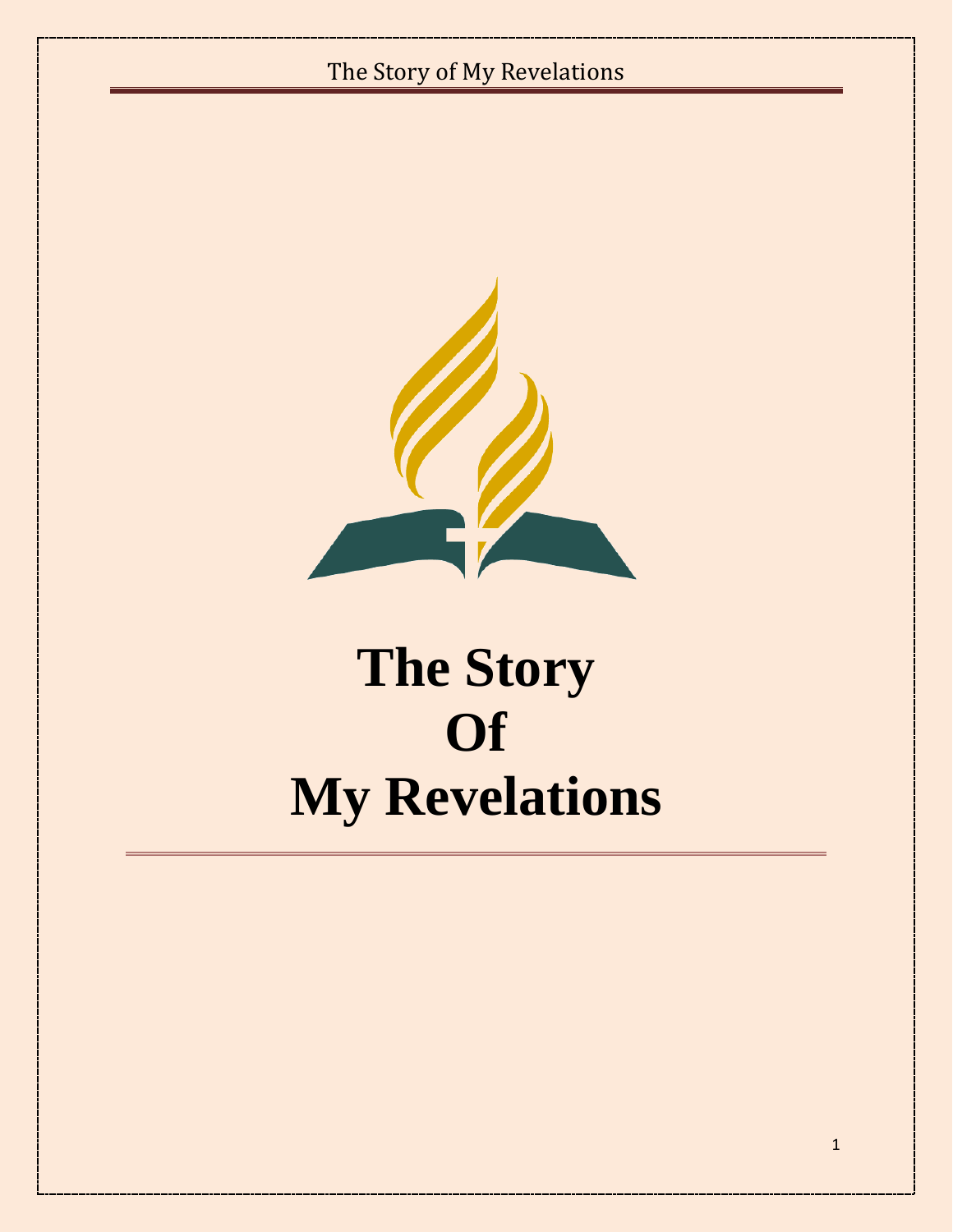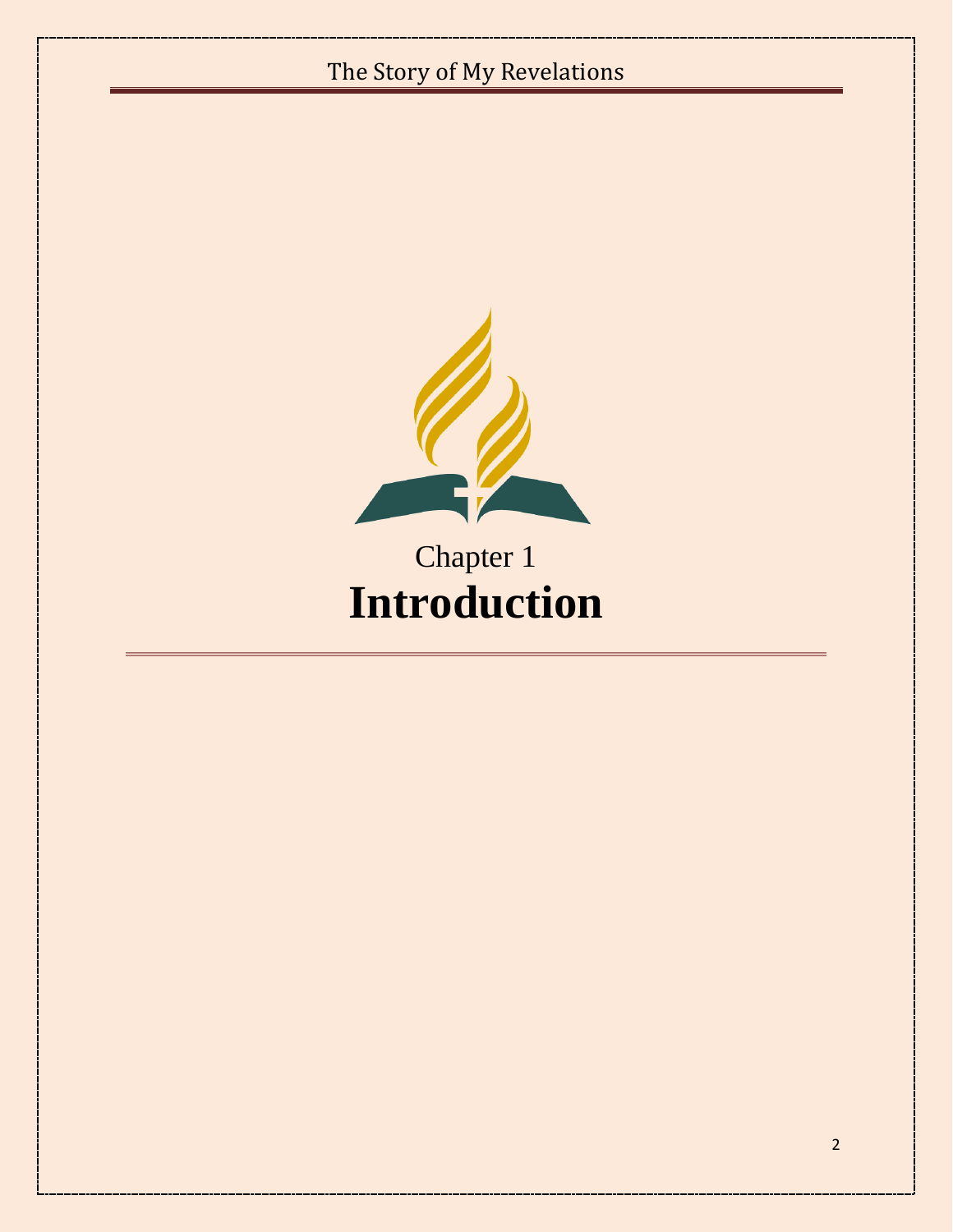For major part of my life, I lived a conventional householder"s life. It was story of a common person who struggles to survive and to maintain life with a hope to grow. Growth in that period of life meant earning money, living a hard and busy life to attain comforts. All dreams of life were then concerned with settling problems of daily world one after the other, settling the children, the family at large and to remain satisfied with a so called "successful" life.

While this ordinariness of life was going on, deep within me there was a feeling that life must have a meaning beyond **this world** of mere survival. Then animals, reptiles ,bird…..all lived to survive. If I also lived to only survive it made no difference between me and these creatures. However,as time passed by, search for the meaning of life became more intense. It inspired me to explore it among people who were purposeful. I searched the meaning among actions that basically went beyond my personal interest. I searched them also through inner enquiry and quiet meditations, simply allowing things to reveal by themselves.

All that search opened up doors to **"the other world"** of spirits, of revelations, of dawn of new knowledge. In essence, to the world of mystery that cannot be explained by logic and arithmetic of profit and loss.

My daily meditations reached a stage wherein I suddenly felt a distinct contact and an unusual rapport with the "**current of life**",that incessantly flowed within my body. Then there developed a friendship with the body and all its organs, a friendly relationship with mind and an unknown faith with the vast and mysterious universal force that I never knew but intuitively was sure of its existence. Daily contact with that force through meditation suddenly opened doors of feeling of inner richness, of abundance, of fearlessness, of continuing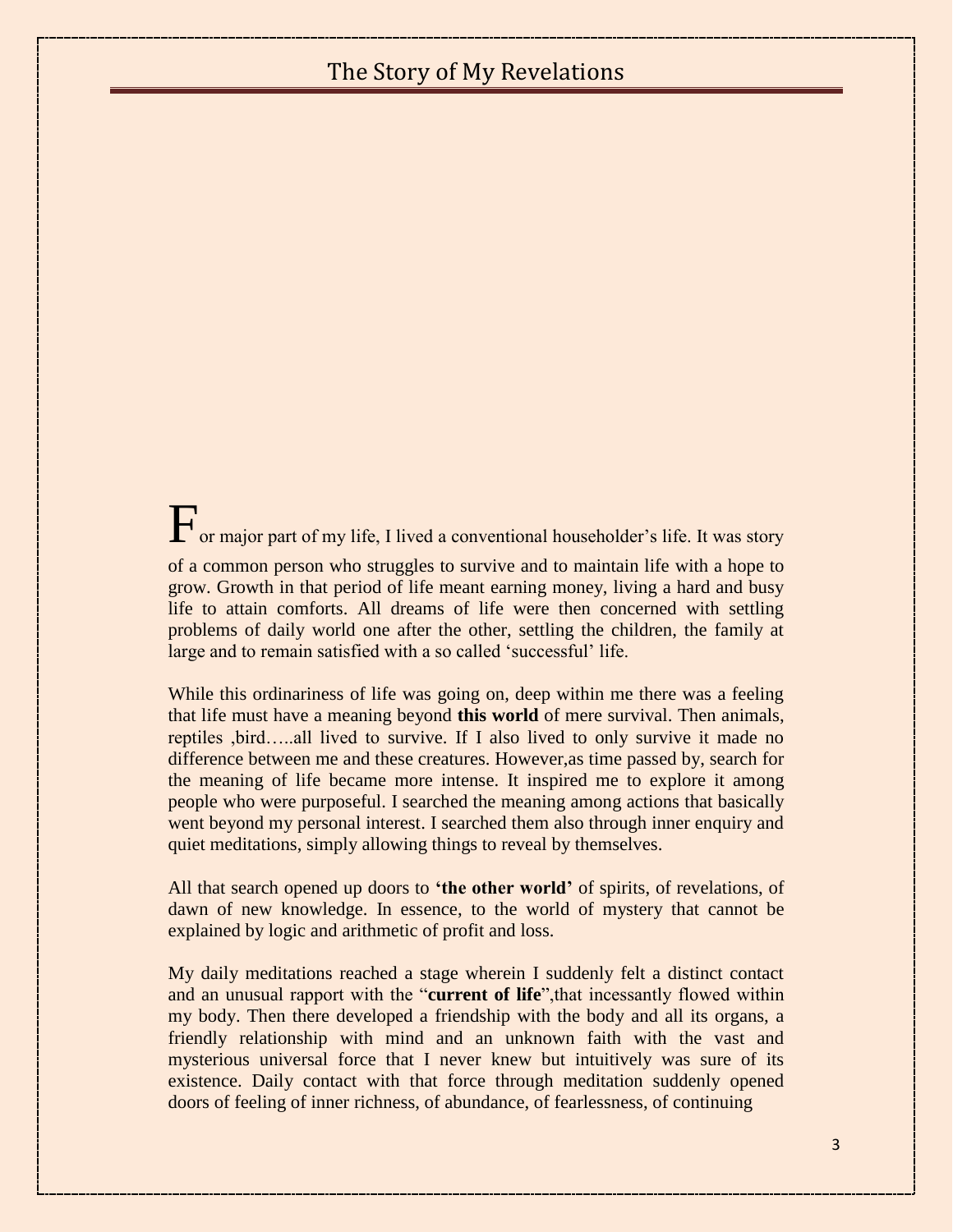beyond this limited period of existence. Suddenly a commoner like me had become a millionaire, just by grace, simply because he deeply aspired for an inner richness.

That force asked me to record happenings, revelations and all I was learning every day. I must say, my discoveries were humble and few but were significant. Significance of this arises from the fact that I was neither a yogi, nor a monk, nor a fakir. I was a just a common man, a simple householder who has to face problems of daily life of **"this world"** in the same way as anyone else does.

Yet I felt deeply indebted to the authentic yogis, monks and fakirs who lived with a sole purpose to enlighten this world of commoners like me, I felt tremendously indebted to modern day scholars, philosophers and authentic ascetics who live today in all latitudes of earth enriched by their unusual experiences, impeccable expressions and unusually skillful teachings. I was fortunate to be in contact with many of them, through their writings and with several of the living legends; through their personal contacts, seminars, retreats and expressions in extraordinary books they published.

This book contains discoveries that revealed unusual experiences to me through the teachers I mentioned. Only mistakes are mine. I sincerely hope all who read this will be inspired to walk the path of inner meaning of life that rightly belongs to each one of us, the commoner.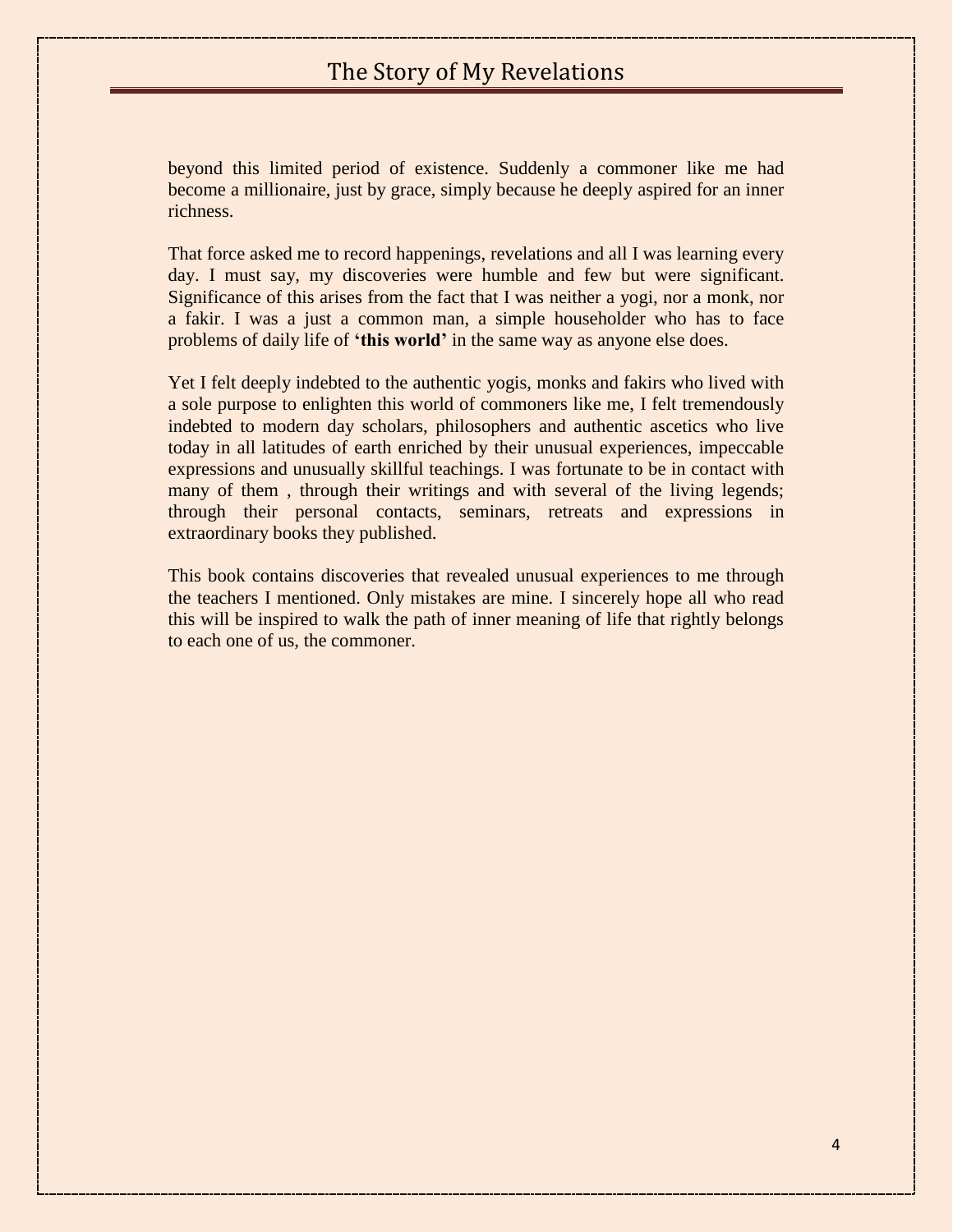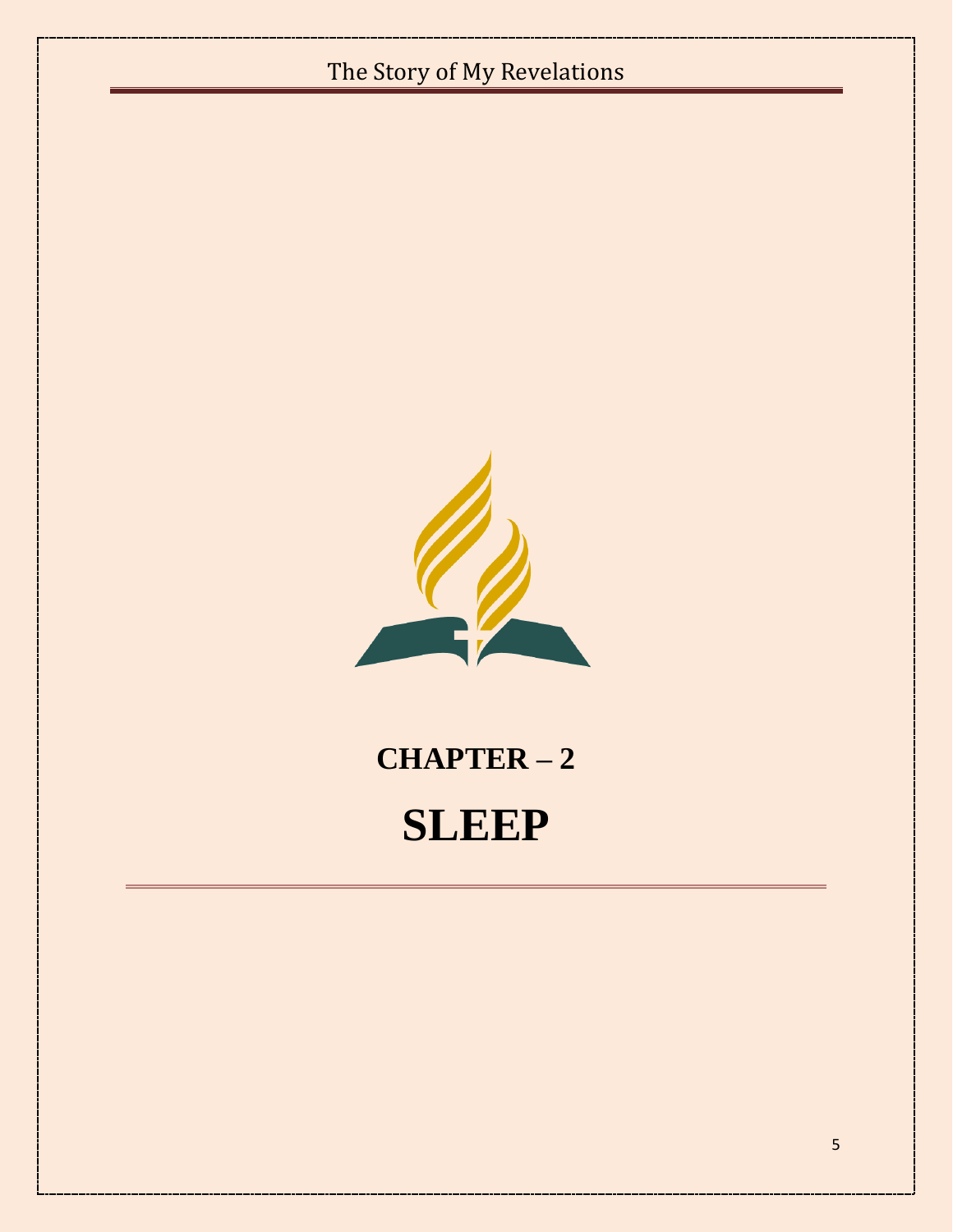$T$ <sub>oday, there was time to reflect upon those periods in my biography, when life had no</sub>

*direction, no meaning, no purpose. That was the period of 'sleep' In that state of mind, absence of such vital references like meaning and purpose did not bother me at all. It was a period of forgetfulness of Life. Today I realize that in those moments, my consciousness was strongly bound to routine, to personal and petty issues of day to day life. I was asleep to evolution. In that bounded state:*

2.01) What I called life, consisted of a routine of shunting for years between two points – place of work and home. There were occasional outings to hill stations or to places abroad, there were chats with friends or seeing movies with them. However, routine was everything. New learnings, knowing about life, had no place. Looking for meaning of life was seen as 'philosophy'.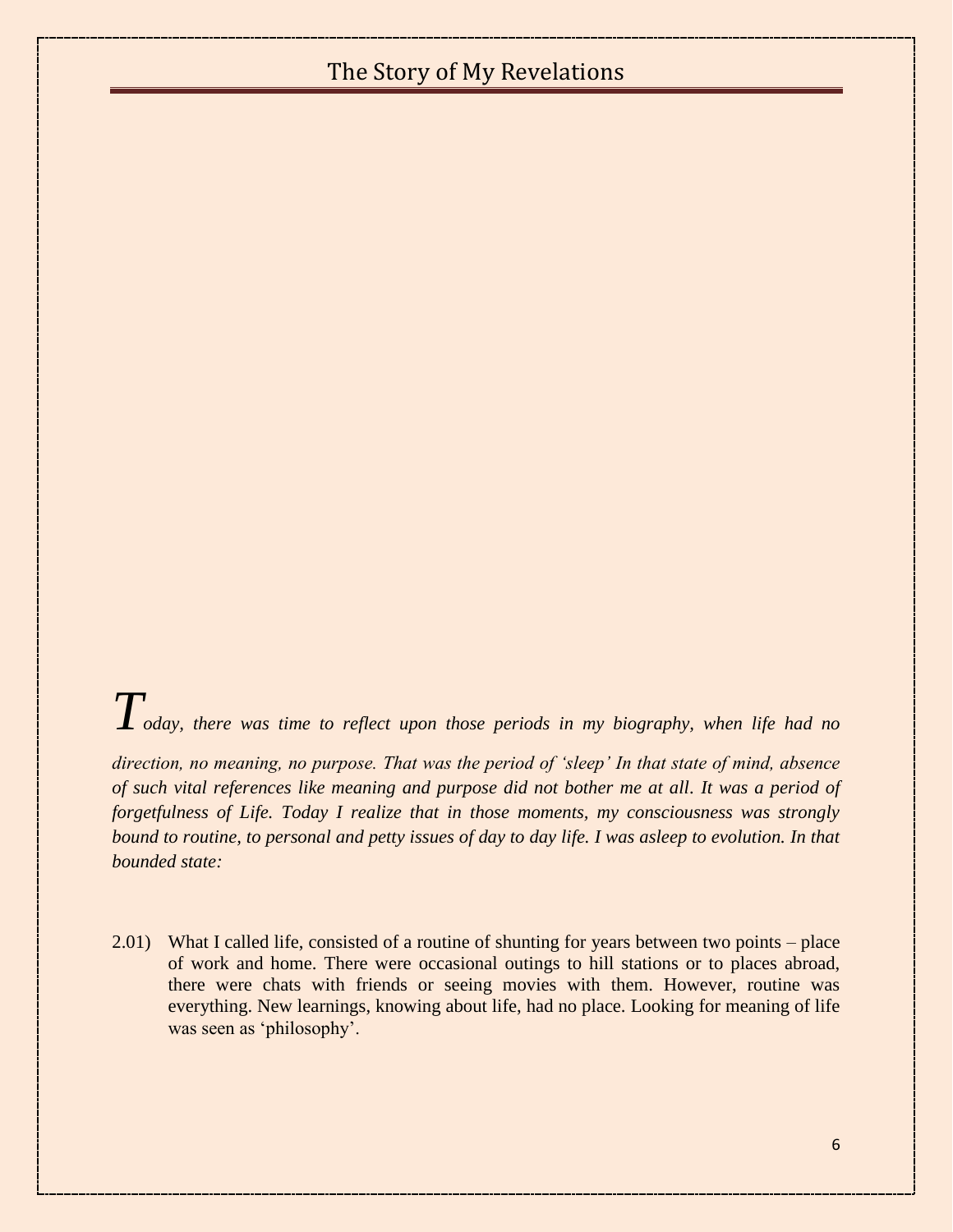- 2.02) There was knowledge that the body was one of the wonders of nature, a very complex organism that gets spoiled if it is not kept fit with care. Along with body, I knew I had a mind. It was intelligence within me and required understanding and training on how to work with its potential.
- 2.03) While all this was known, yet I always thought that the body will take care of itself. Net result was that laziness and irresponsibility pervaded my life. When there was no knowledge of how the mind is to be worked upon, my mind was my master that worked upon me with its whims and tantrums.
- 2.04) During the period of lethargy and irresponsibility, I was only interested in doing what I had always done. Then I always got what I had always got. There was nothing new as old predominated. Life was exhausting itself in activities that were repeating themselves every day. Routine was taking toll of life. It was aging me faster than time.
- 2.05) In my arrogance, I was critical of those who were trying other paths in order to discover meaning of their existence. Their struggle looked ridiculous to me. I felt they were getting lost, whereas the fact was that it was I who was lost.
- 2.06) In those days self-centeredness governed my life. 'I', 'me' and 'mine' ruled every expression. There was a strong sense that I was different from others – either below or above. A "separate sense of self" pervaded all my activities.
- 2.07) To get freedom from this pettiness of life, to free myself from the prison of routine, did not interest me. Routine involved mainly activities of survival. Growth of life was seen in expansion of routine that kept me busier than before. More busy life was with activities of fulfilling endless needs; wants and desires, more I was proud of myself. I liked telling others 'I was busy', 'I had no time'.
- 2.08) There was complete absence of review of life. I never checked what was getting accumulated within me as against what I had originally wanted. There was complete indifference to awakening.
- 2.09) Thus I realized that, as life passed by, I was accumulating stress, frustration, loneliness, dissatisfaction, conflict in relationships, exhaustion and boredom. All of these were opposite to what I wanted in life, before I started being "busy".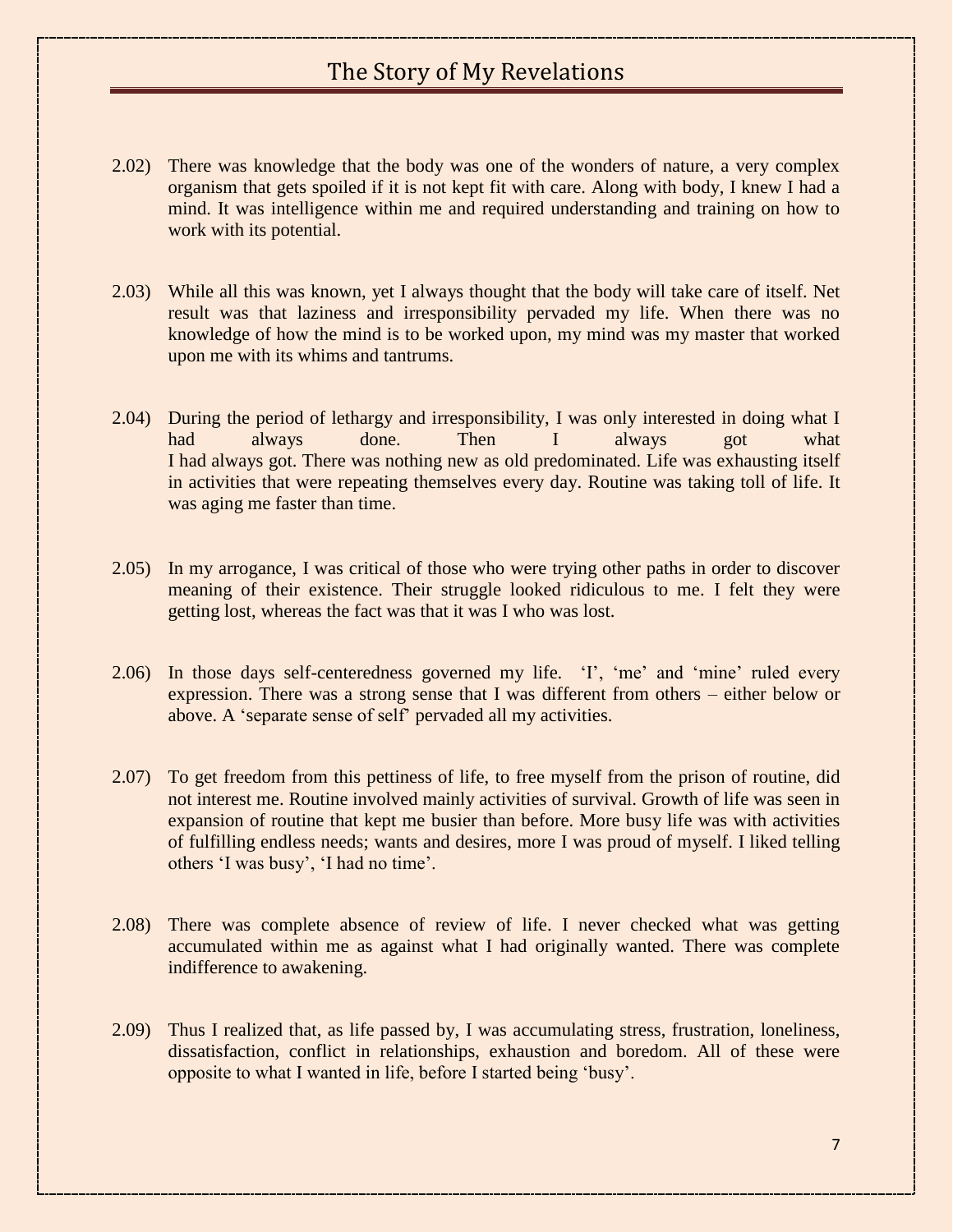- 2.10) Life was personal. What governed life was whatever was personal.
- 2.11) There was no interest in being awake even while I had clear sense of perception deep within me that I was traveling exactly in opposite direction from where I wanted to go. Somewhere I knew,, I will never reach my destination but I liked my attitude of no-change in my routine.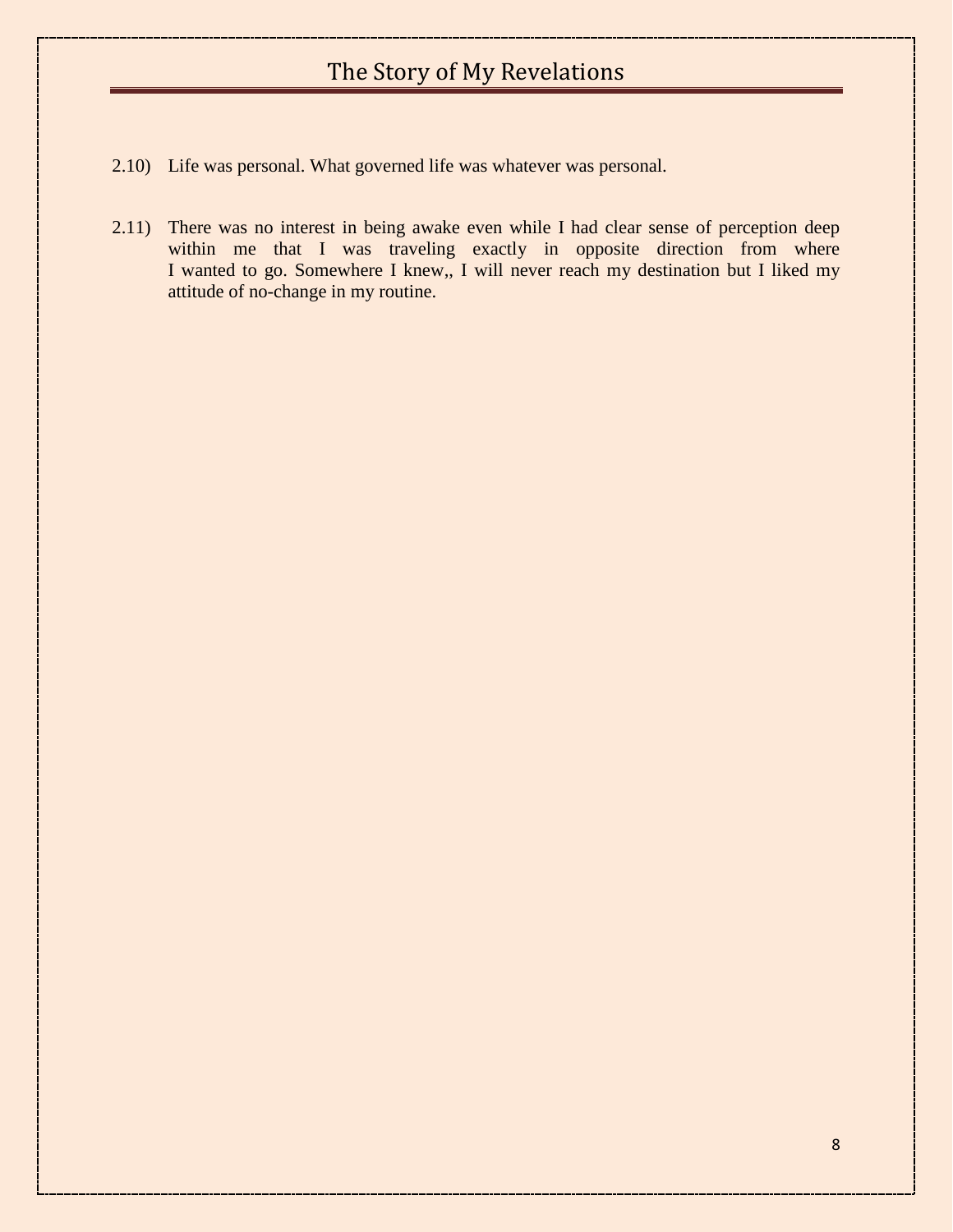

# **CHAPTER – 3 CONDITIONS THAT GOVERNED LIFE**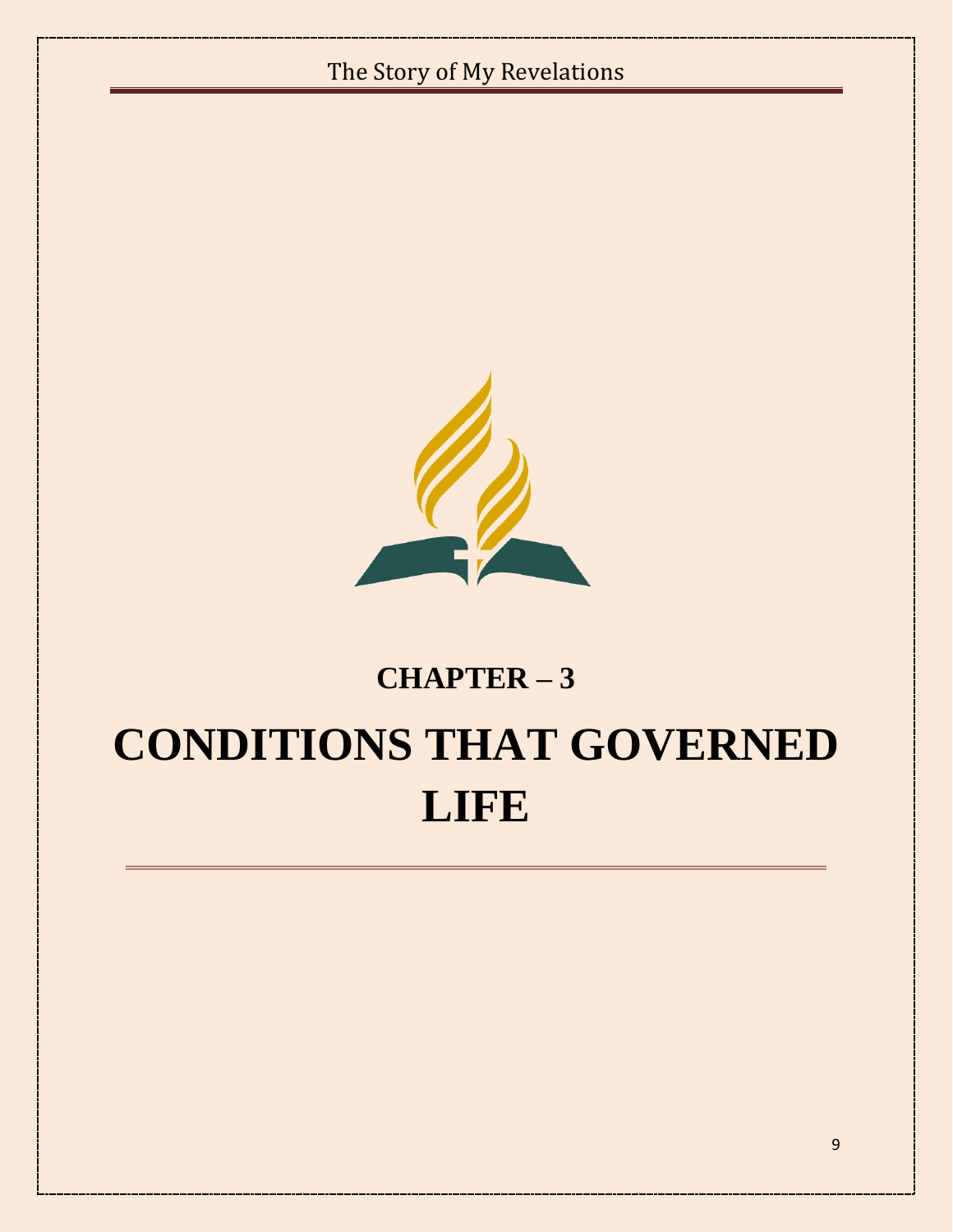3.01)  $\mathbf{F}_{\text{eeling a sense of being victimized by life was a whole time affair for me. There was a}$ constant feeling that Life was unjust to me, while it was just to others. Getting hurt, getting frustrated, getting angry or irritated with myself, with others or with circumstances was the easiest thing to do. I did not like this but I always said "Life is like that'.

- 3.02) "Who am I" was identified by conditions, place of my birth, religion, country and culture, by contents of my visiting card, my name, looks and how I was placed in life. When someone died, same identifications applied. There was no higher meaning to existence other than these mundane parameters.
- 3.03) In daily behavior and in decisions that mattered, it was my "false" self that governed the life. This false part of myself was not interested in a free and authentic life. Its habit was to remain bound to compulsions of life, to what was convenient and easy. It excelled every time in rationalizing and justify its inertia, while it desired growth. The false self always explained with reasons why I was not able to do things. It always blamed circumstances and others as responsible for my inability to achieve what I wanted. In essence, its falsity was obvious because it never meant what it said.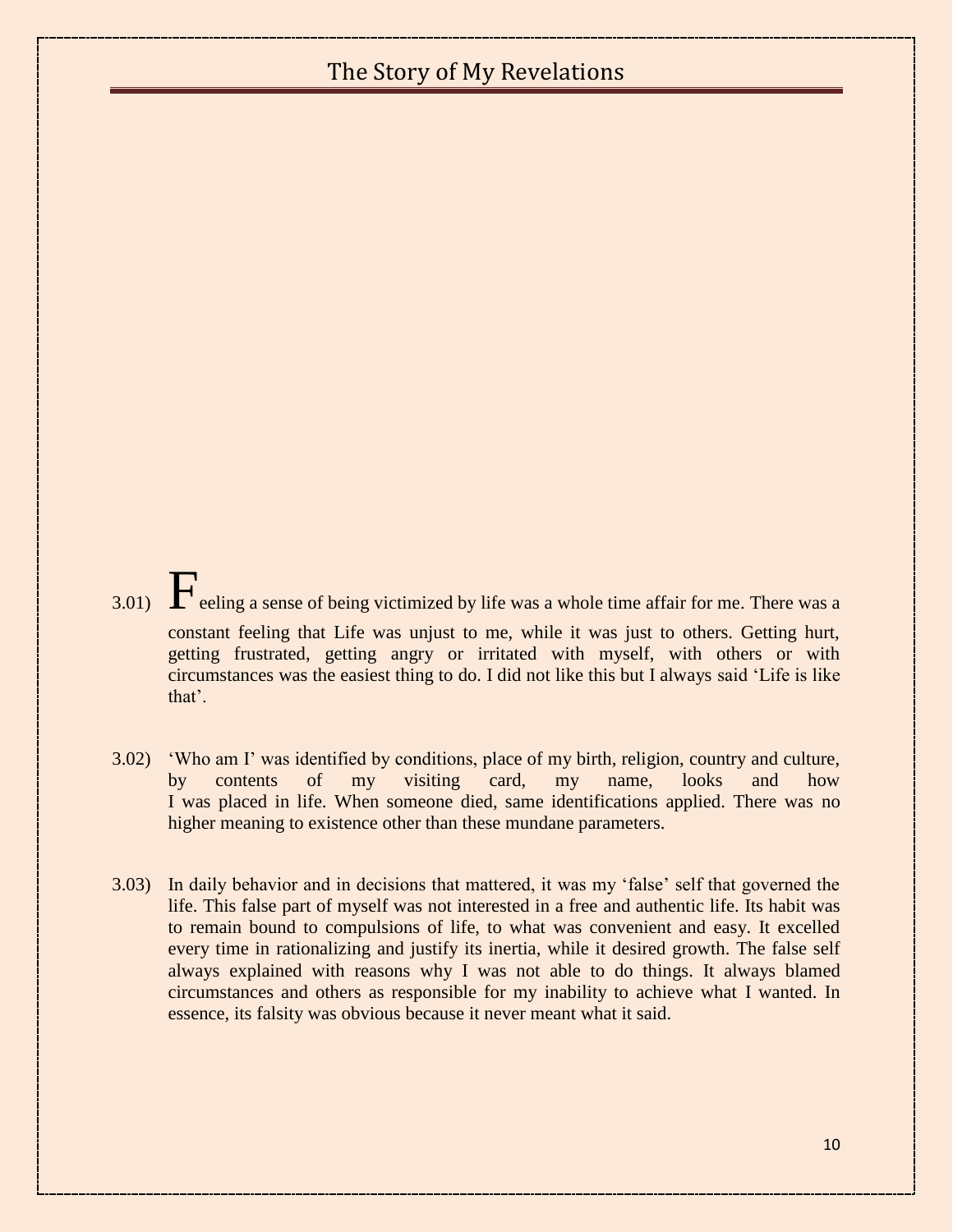- 3.04) When I disliked my selfishness, my "egoist" way of life, I pretended to be interested in spirituality, in supporting arts or occult sciences or in activities that helped others. My interests did not mean what i showed. It was a passing show. They saved me boredom as they occupied my time "usefully". But in the end, they did not change my selfishness nor they changed my basically false and dissatisfied life.
- 3.05) While I showed interest in various aspects of life,
- 3.06) I was not interested in having a live contact with the real "thing" that mattered. That thing was the **current of life** which flowed within me day in and day out silently, intelligently and benevolently. I understood well that establishing this contact was **"essence"** of existence and that it was possible only when I sat with myself in deep relaxation and in silence, only witnessing. But I always avoided this **sacred** process.
- 3.07) However, when occasions to close my eyes came about, instead of silencing my mental activities, I was busy with conventional chantings or doing mechanical prayers that invoked "God". In the clutter that they produced, I escaped silent and profound contact with **the current that moved silently** because I preferred mental noise to silence.

*Reflection on all these experiences convinced me that mechanical life is governed by sleep, by fears and by avoidance of facing life meaningfully. It is a life of repetition, of deceiving oneself and of always making efforts to show what it was not.*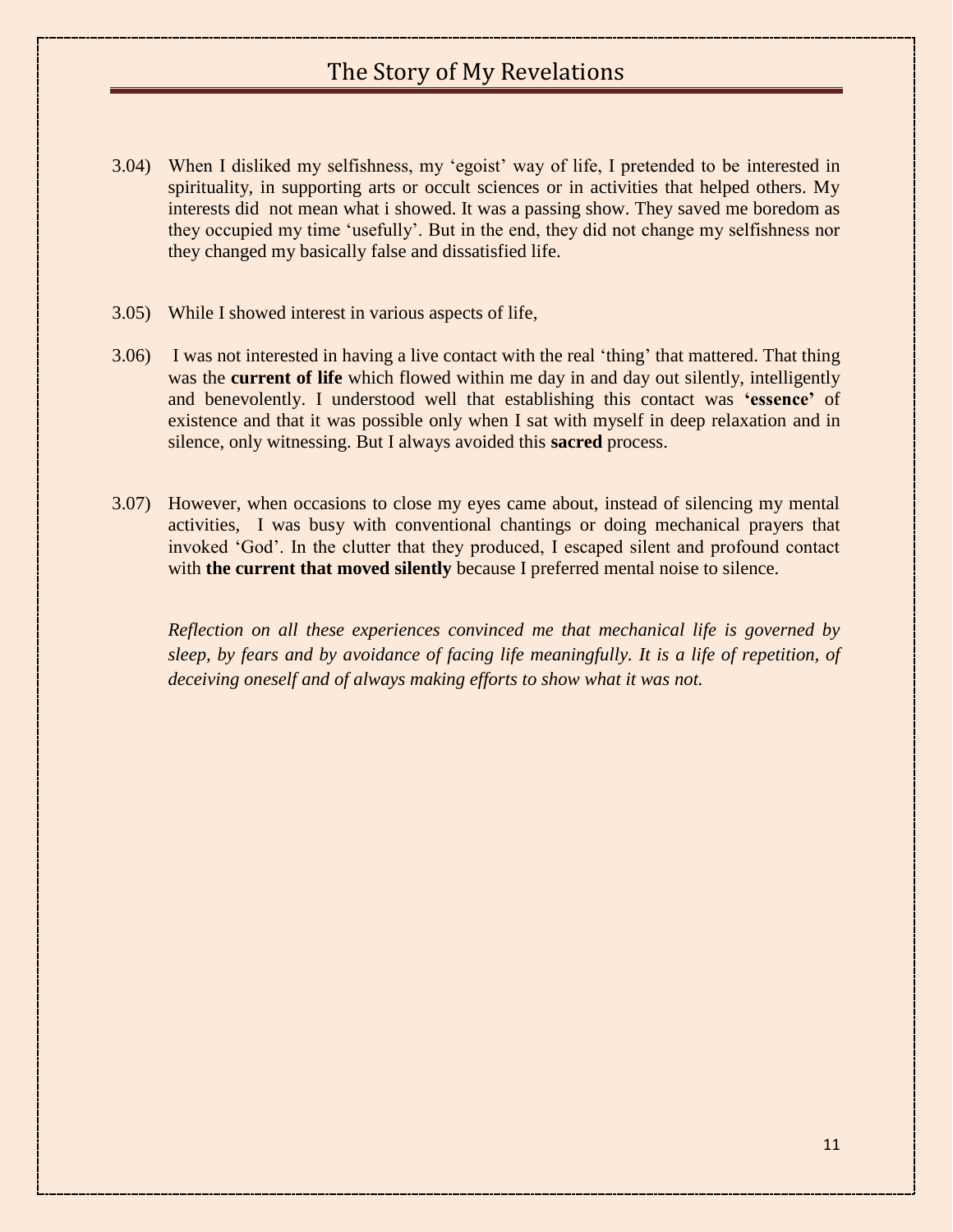# The Story of My Revelations **CHAPTER – 4 LOSS OF LIFE FORCE**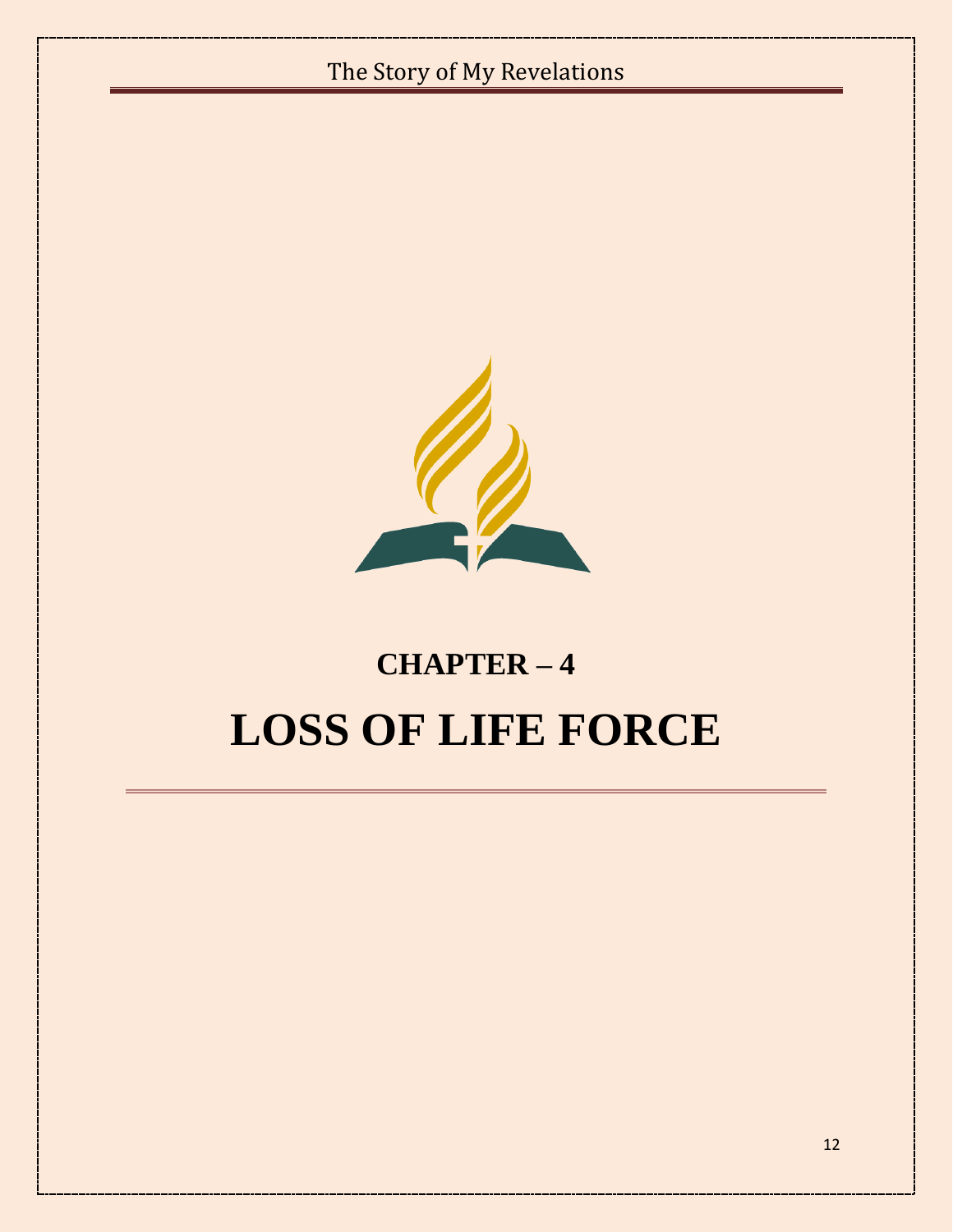- 4.01)  $\bf{W}$  hen I was busy without knowing what I wanted in life or where I wanted to go, it was a state of confusion. In those moments, I wanted peace but was collecting stress in life. While I wanted freedom in life, it was continuously getting bound in complicated relationships. Whereas I wanted harmony as a desirable activity, I was continuously involved in broken relationships. What was truly desired in life then was rest but I was getting ceaselessly active. While I desired to be noble, I was actually becoming more selfish. I was in clear contradiction. It was reversing my life.In that inner state I did not know what was seeking in life in true sense.
- 4.02) In purposelessness , life, was merely spent as a self-centred activity. It ended up in only receiving things for survival without giving anything to the world. In process, I did not give anything to even my ownself in terms of time for rejuvenation, reflection and formulating purpose of life. It became a consumerist life. It consumed whatever was available.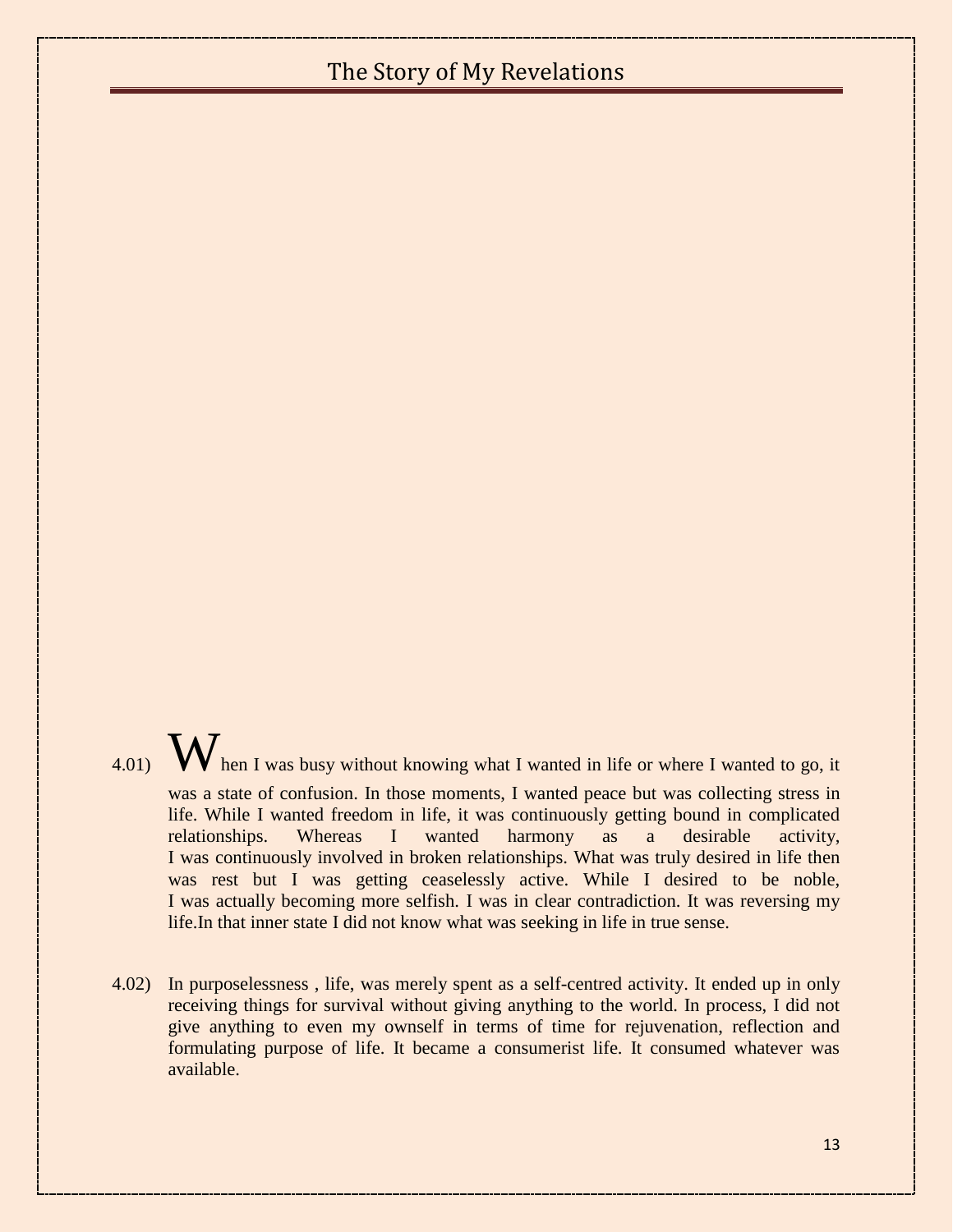- 4.03) I realized that net result of such a state was that I was losing life force. Life was mechanical.I lacked its understanding. It was lost in selfishness. It had no scope for consideration of others around me. It had no ideals, no lofted motivations that went beyond personal interest. Routine was its way. I called myself "busy". However I did not know what I was busy for. I believed in continuously traveling without knowing where I wanted to go.
- 4.04) Psychologically such life that I was living was called a **cathartic** life. It was a process of repetition of routine. In that routine I got up in the morning only to get exhausted at the end of the day. Then it rested to regain energy but only to get exhausted again. Described differently, life exhausted itself in shunting between two fixed points – place of work and place of home. Sometimes, travelling away from home was seen as a departure. However, central to such a life was process of getting pleasure for senses and to avoid suffering in life somehow. Entertainment was seen as the escape route. However what was centrally missing was the purpose. Mistakenly, purpose of life was seen in merely earning money, prestige or getting sex as a whole time occupation.
- 4.05) Life force spent in such a cathartic way was a process of emptying myself and fulfilling it again. Such was the constant process that lacked a meaning in life. It moved in circles that gave me a sensation of being busy. However life did not move in direction of growth,it was moving in circles.
- 4.06) When I experienced stagnation due to such process, internally I felt as if life was stuck somewhere.. It was exhausting without progressing.

On reflection I experienced that direction of life involved a process of progressive upward movement as against the one that was circular and repetitive that always returned to the same point.

I realized that when life had a direction, it searched for a purpose beyond being mechanically active. Whereas mechanical life was exhausting, tiring and boring, a purposeful life was ascending and meaningfully active.

Note : Replace this chapter with the corrected chapter file by Dhaval received on Gmail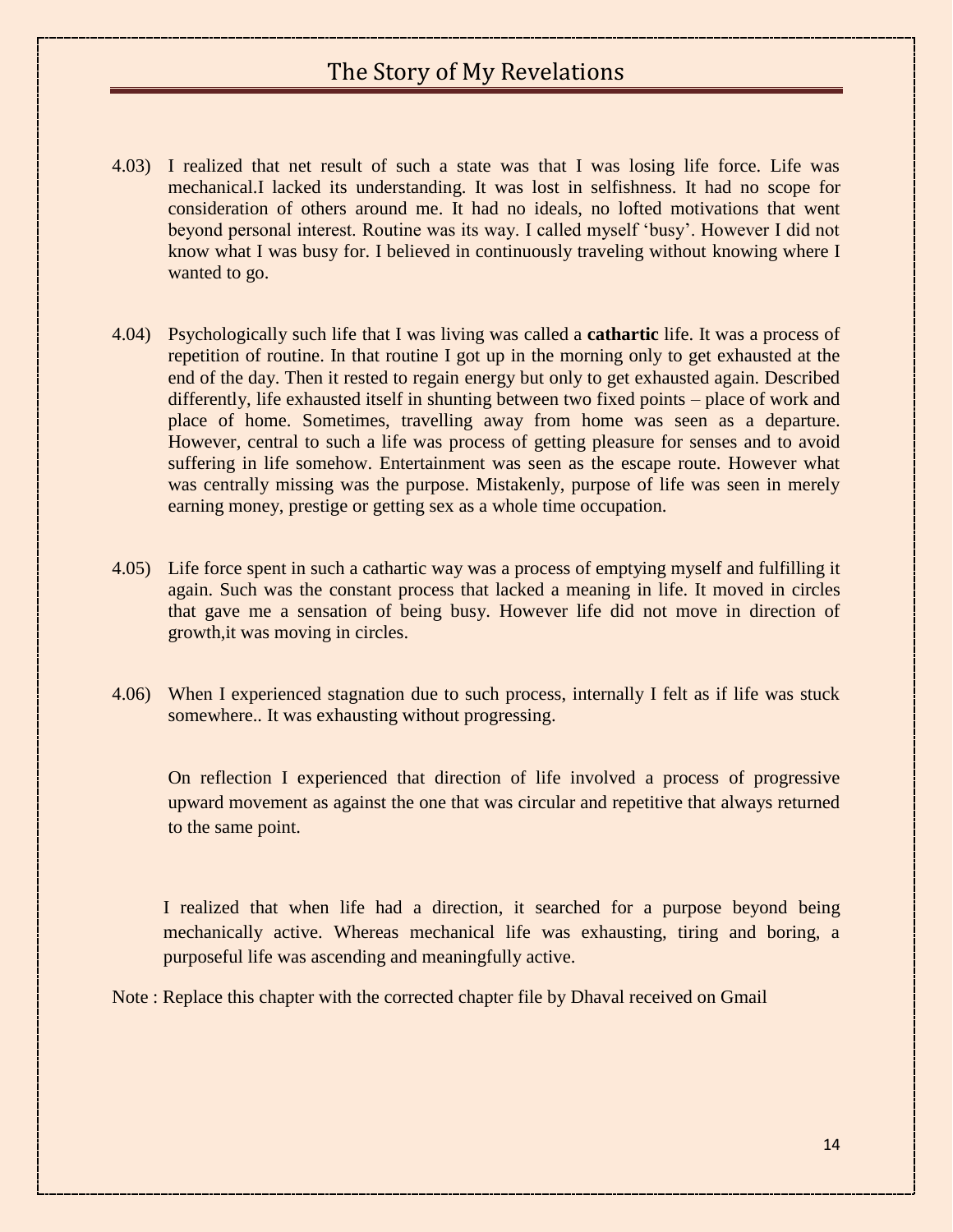

# **CHAPTER – 5 A SENSATION OF BEING UNAVAILABLE TO LIFE**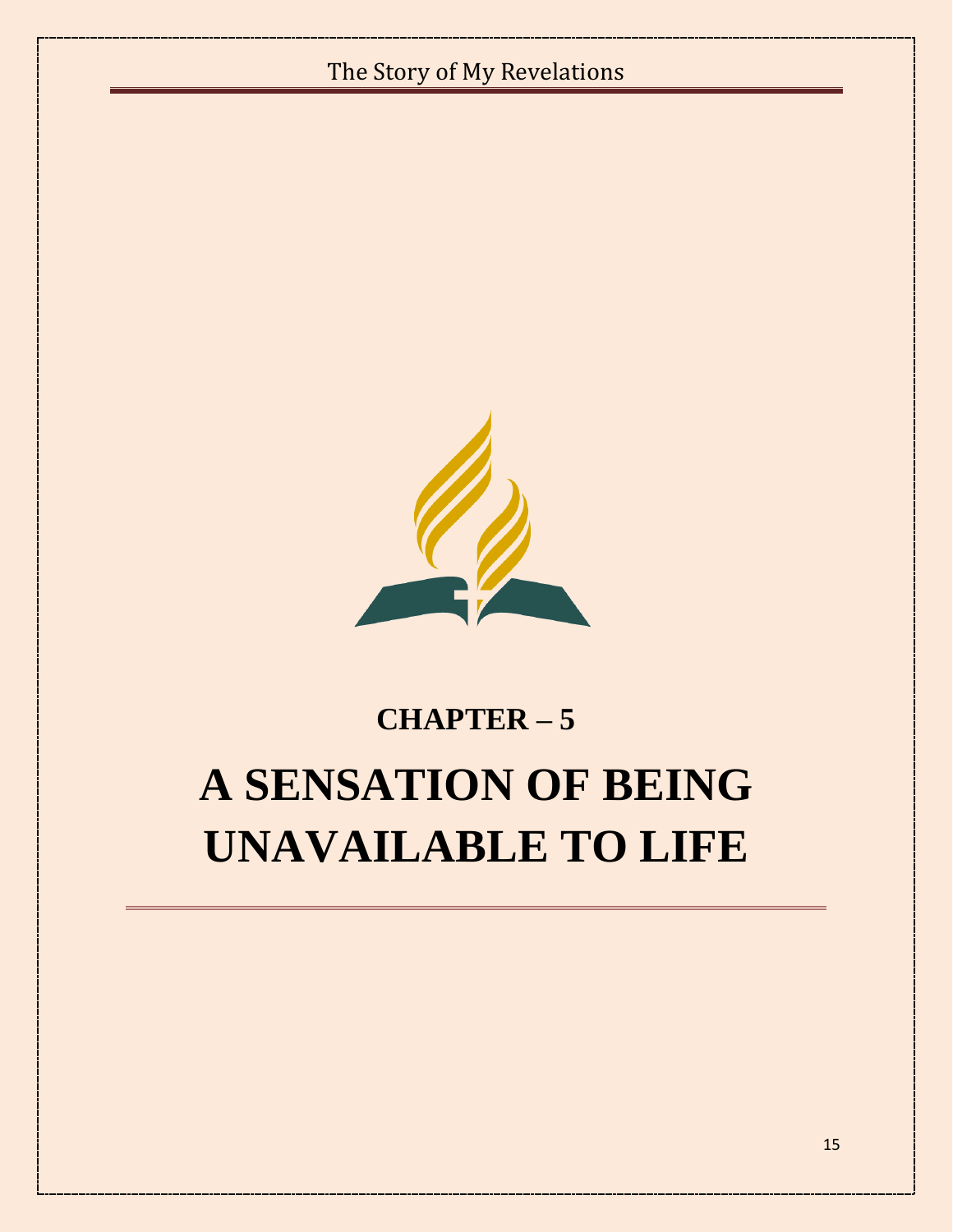*F*<sub>or long, my urge in meditation was to establish a relationship with the *current of*</sub>

*Life that flowed within me. Liveliness of this current was felt as sensation.This feeling was felt as a divine gift that I had received without asking. The current was felt as 'life' within me. I considerd it as sacred , since I valued it as life-in-flow in my body.*

*In those moments, I had urge to check in which conditions I was 'available' to life, when I was not and when I did disservice to it. This witnessing was important because I considered the flow of Life as presence of the Sacred within me. I felt that being available to the sacred was an act of reverence for life.Ignoring this meant that i was indifferent to life.*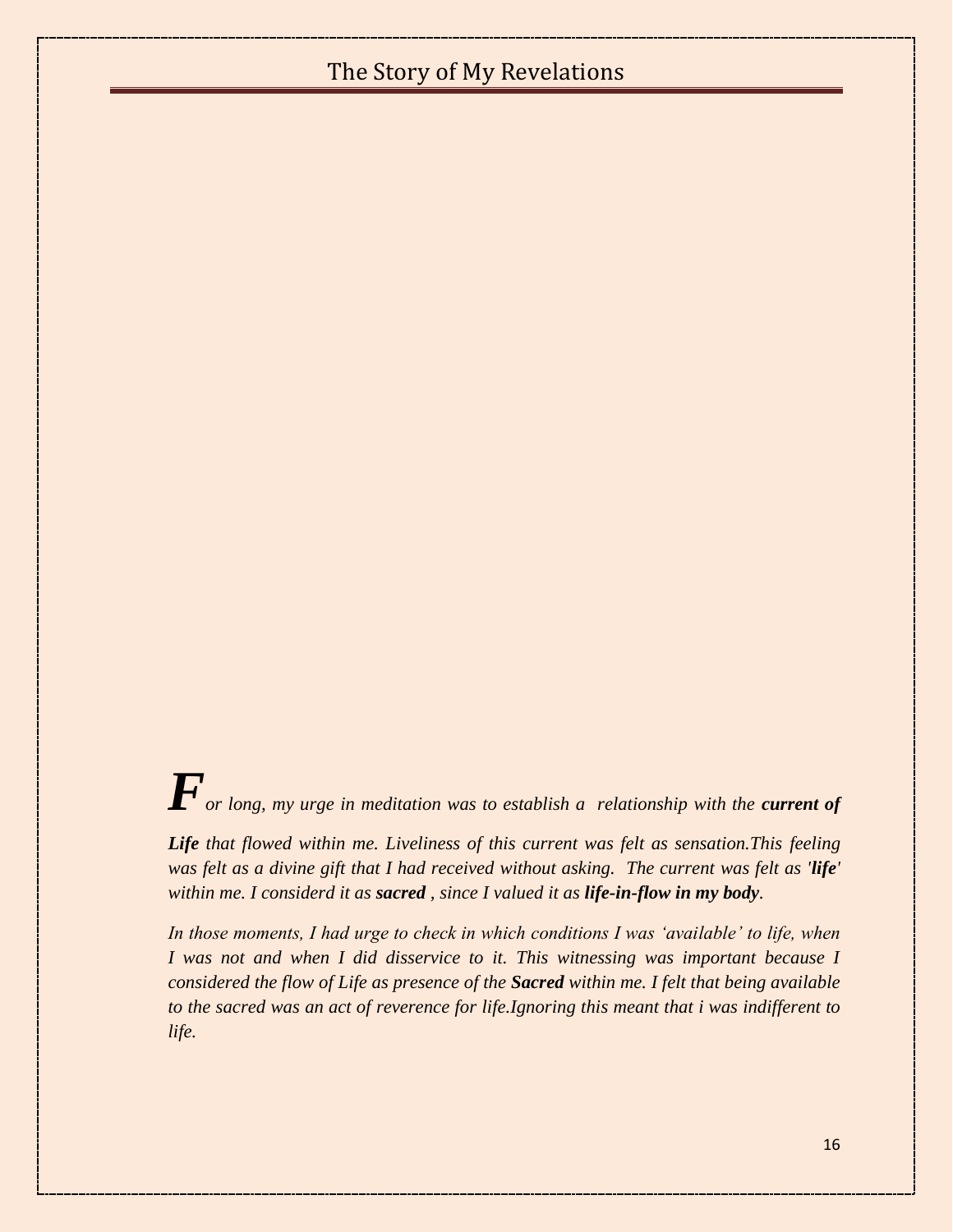#### **Then:**

I realized that,

- Whenever I was "**busy**", I was not available to my inner self. Then i was available to pressure of calls that came from outside world. I was also not available to my "**self"**  whenever I was gripped by fear in life or when anxiousness compelled me to work for my future, not for my present.
- I was also not available to life when I disliked others, resented them, envied others or when i was frustrated.In those moments i considerd '**life**' in others as separate from me.
- Whenever I was under compulsion, there was a sensation as if something was being torn from within me. In those moments I was suffering.I had an intense desire for being healed by intimate touch with '**life**'.
- The healing was possible only in deep rest. Then there was realization of being bound by the outer world. In that bondage I realized that I was not free , **I was not available to life**.
- I always sensed a flavor of disunity within me when life was lived as a transaction which basically involved giving and taking. Only in pure giving,I felt deep sense of unity within me.
- When I did 'social work' with the sense that it was done for someone different from me, I felt as if I was deceiving myself.
- I realized that in that doing, there was an investment from which I wanted satisfaction, sometimes feeling of self-worth, sometimes a feeling of prestige.
- At that time life was being lived to prove something to the world about validity of my existence. There was a realization of being false. Then I was not available to something that was sacred within me. I was bypassing the "sacred", I was deceiving it.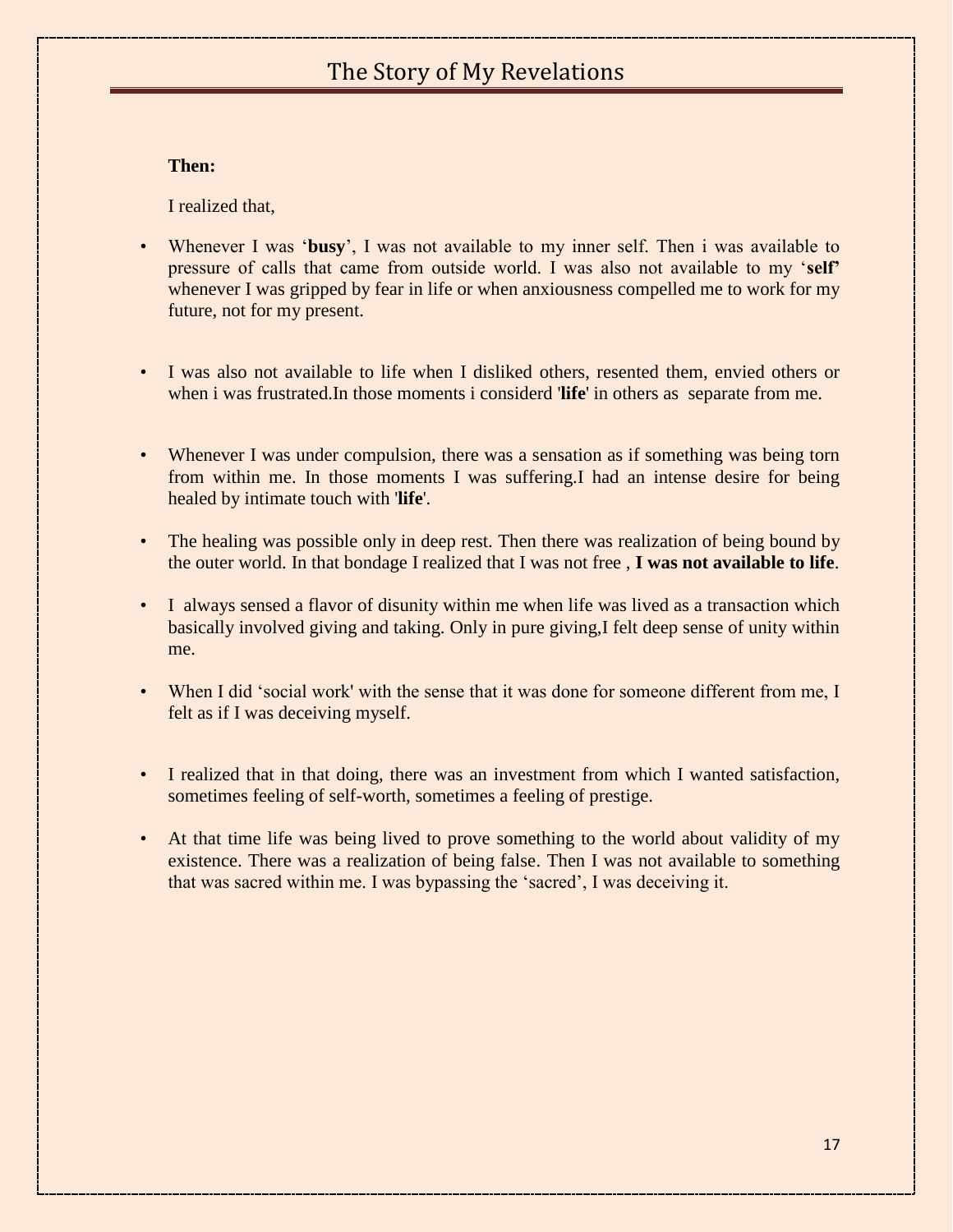

#### **CHAPTER – 6**

### **CONTACT WITH BASIC ASSETS OF LIFE**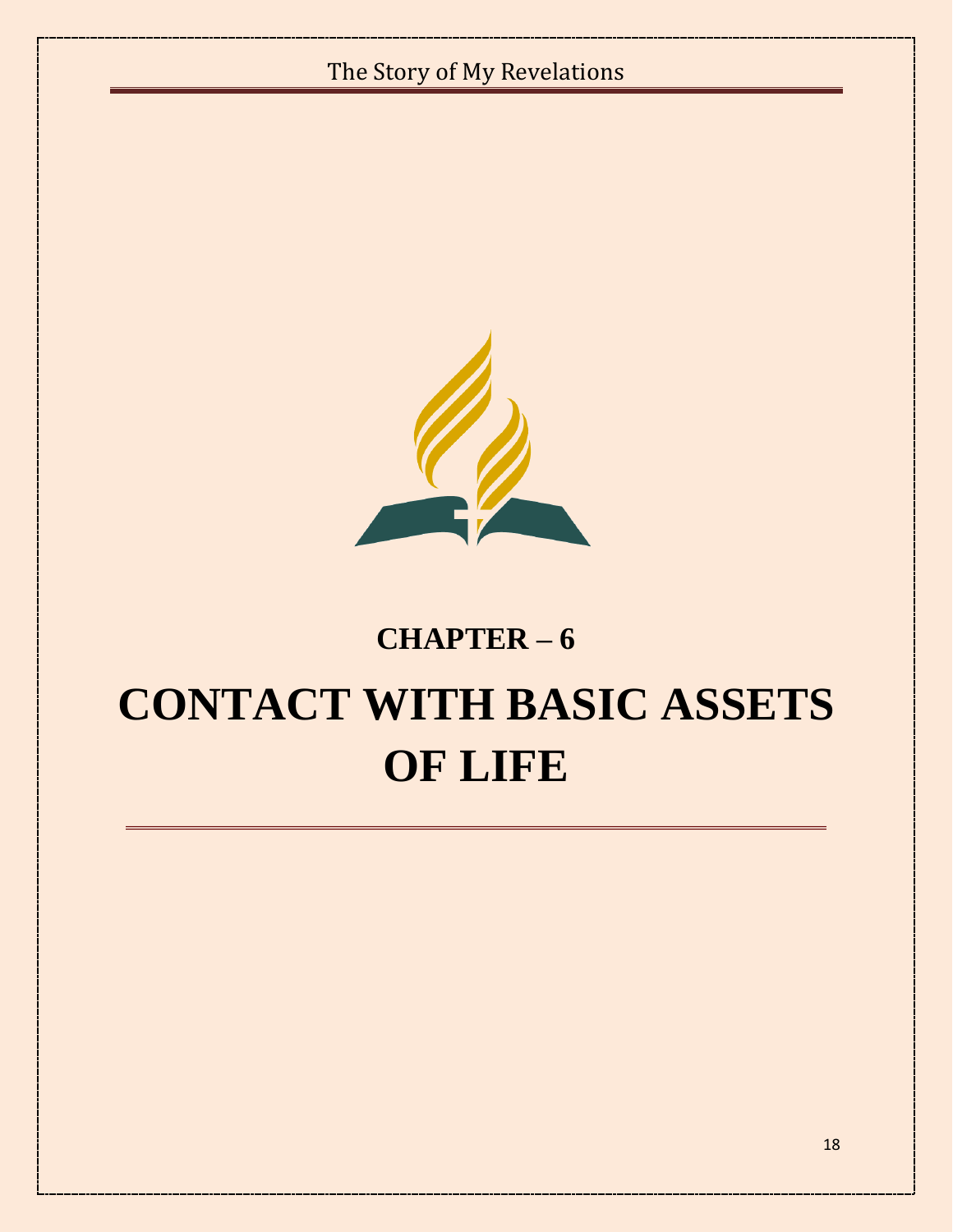# *To be happy in life was a constant obsession that filled my consciousness throughout the day.*

*Then 1 day, I sat and deeply enquired into myself about the assets I have which can trigger an internal change within me. I was amazed to realize that I was virtually given a precious tool-box to repair and improve things so that I can live a meaningful life. That tool-box consisted of my body, mind, thoughts, memories, senses, imagination and breath these were some of the main tools. I had never used them consciously for the purpose of improving myself.*

*I realized that with the use of this tool box one was free to be whatever he consented himself to be. The choice is his. In fact one faces major hurdles on his way up in life because of ignorance of this toolbox or his indifference to its utility. One is free to rebel for change of life. There is only ignorance and lack of will to change. A great insight suddenly inspired me to learn the use of these tools as a practice of life. I began to learn more about their potential to unleash what was hidden within me.*

*When I wanted to know when and how to start this very important mission of life, I realized that I had unknowingly packed my day with complete lack of priorities and an awful disorder. Most*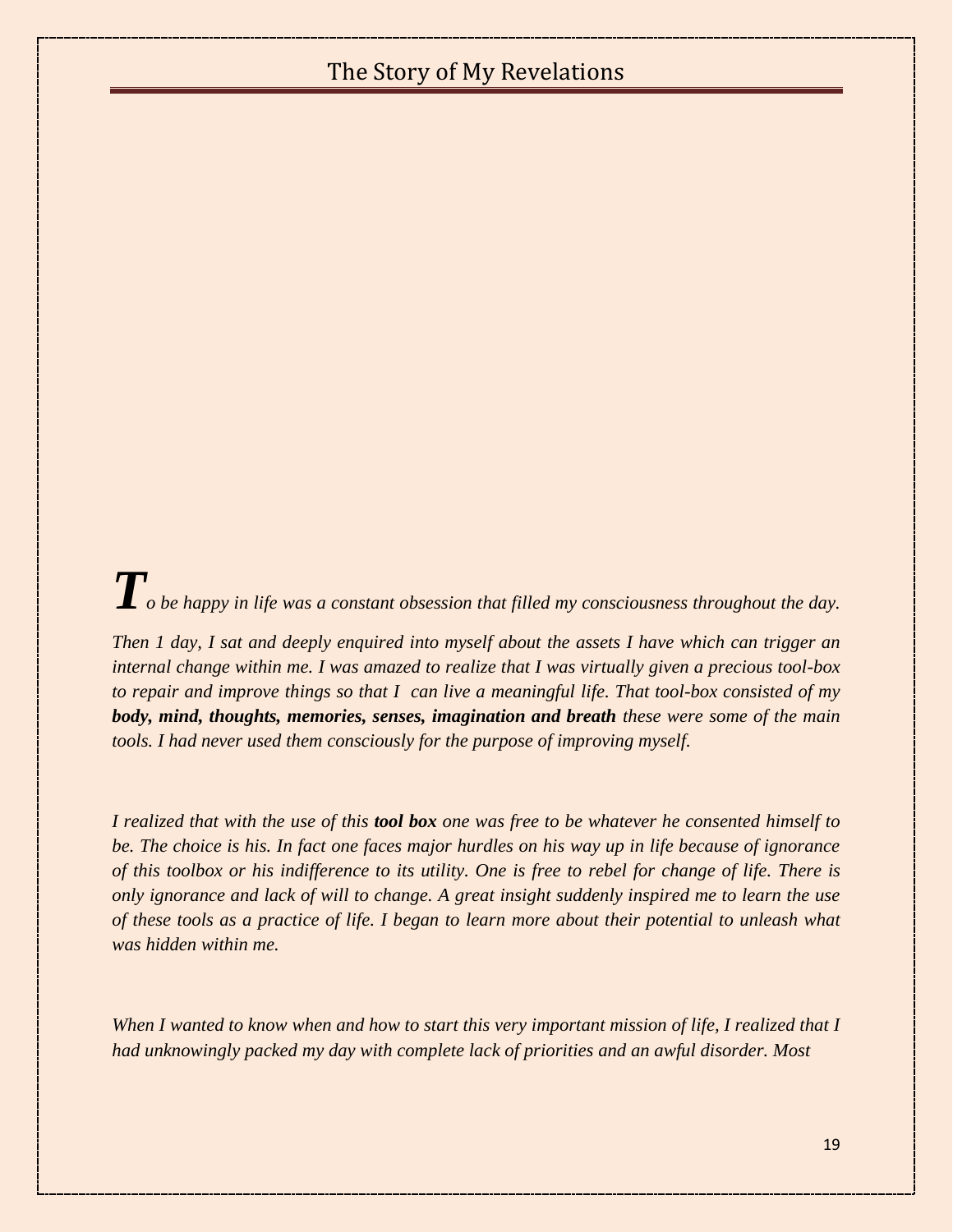*things I was doing during the day had no relationship to intentional use of these tools.There were no thoughts on how activities of my day had relationship to being useful to life. Everything I was doing was done without reference to being happy. I was living by habits, pressure of what was immediately needed or by imitating how others lived. Basically I was not left with any time to act upon this very important aspect. Life was filled with activities that were irrelevant to my purpose of being happy. Being happy was a mere desire, it was not an intention of life.* 

*First thing I wanted to know was how to create time from this so called 'busyness' of life. Upon questioning myself, I realized that only way of creating time and putting intention into this project was based on three simple things :*

- *1. To get up early, just by an hour.*
- *2. To study more about how to use just three of the tools in the toolbox.*
- *3. Start using the tool immediately , as well as possible.*

Following this:-

- 1. I started getting up early, from usual time of 8 am to 7 am and took care to finish my brushing, toilet and bath in just 15 minutes to be dressed up in shorts and T-shirt.
- 2. Since I had plans to make use of all my tools, I decided to start with just three of them : **The body, mind and thought**. I realized that I can use all of them simultaneously, not necessarily one after another.
- 3. I understood that all these tools were given to me in their basic form. That form was enough for me to have an existence that survives.However it was possible for me to energize them and develop their potential by various known methods so that I can use them for just an initial change in the way I was living. I found that all this is possible through certain work with images, specific movements of the body and well regulated breathing processes,. Essentially the practices had to be done on a daily basis.
- 4. So I started learning hatha yoga to exercise the body.Started paying attention to every movement as the first use of my minds capacity to focus.Then started thinking how every movement can improve everyday to give creativity to the thoughts. In this way their was application of all the three tools in one go : moving the body, paying attention and directing the thoughts.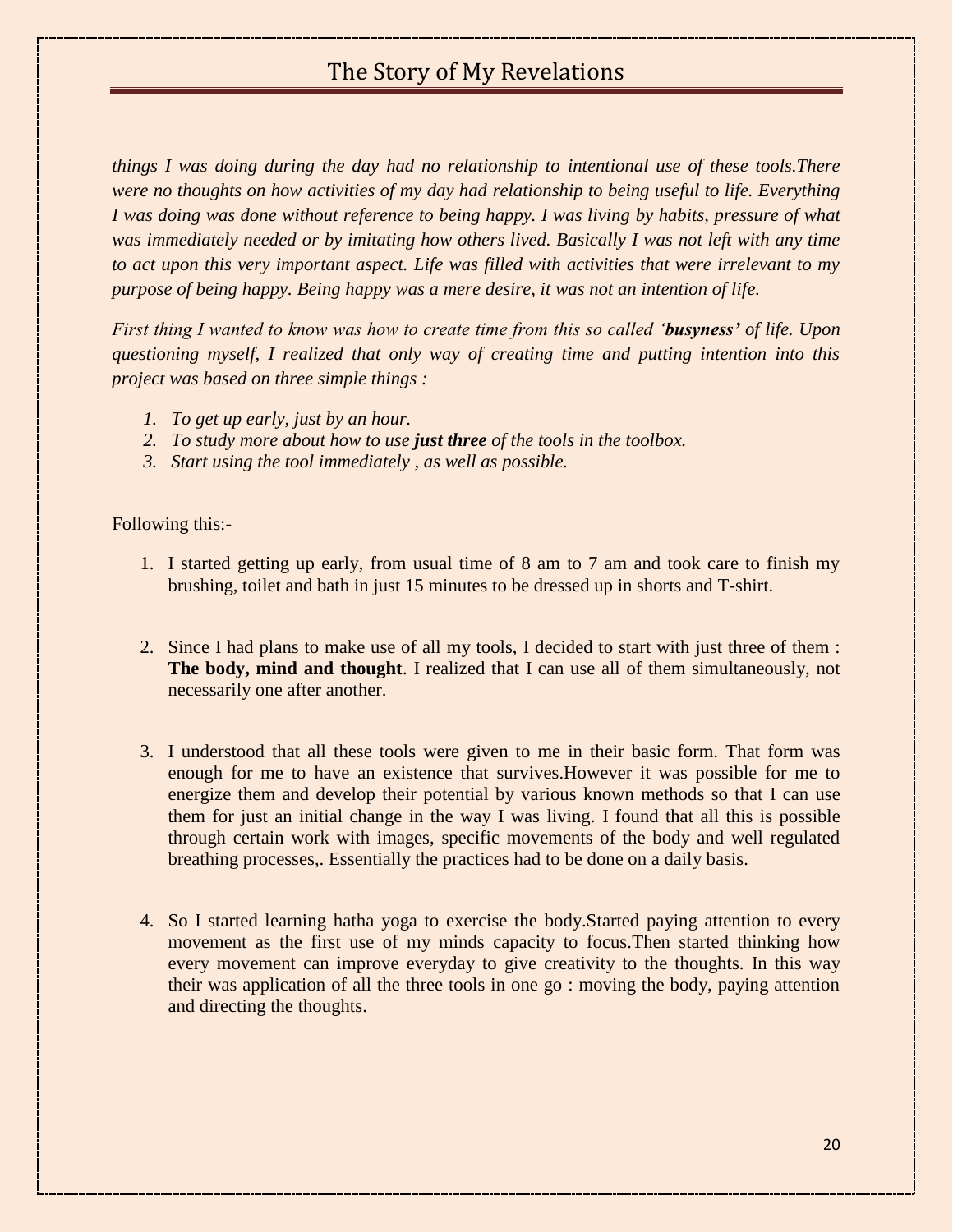- 5. One month"s unfailing schedule inspired me to read and learn more. But time was short. So I stared advancing my getting up time to 6 am. That made me available nearly 45 minutes of extra time to read and learn. One of the main discovery of this study was that meditation is the most important tool to re-order the inner software of the mind. As a result, beside the three tools I was using, now there was 1 more : **The meditation**
- **6.** Learning, developing and evolving meditation techniques gave me immense feeling of joy and enthusiasm. I wanted to master the art of meditation.That required more time for reading, practicing and implementing the newer aspects of what I was learning every day. **I decided to create my own spiritual air, an atmosphere to breathe and live in it.**
- 7. To make this possible, I started getting up even earlier at 5 am in the morning and finally at 4 am. I postponed, simultaneously, the morning tea hours to 10 am. As a result , I was left with very creative and quiet, yet productive 6 hours- 4 am to 10 am- every morning without changing my disorder of the 'busy' day. Only thing I had to do was to reorganize my sleeping time in the night to get at least 5 to 6 hours of good sleep. I realized that this way it was possible to pack 2 days in one day-first day of 6 hours in the morning  $\&$ second day of the time remaining10 am onwards.
- 8. All practices filled me with creativity, exuberance of energy, inspiration to write. Most important, it created a great intention to teach freely to reach others through my work. **As a result, amazingly the disorder of the day gave way to direction and purpose.** Everything during the day began changing to newness of approach. I was more motivated, intentional, forthright and expressive. It had its important influence on my aging as I remained pleasant throughout the day. A new tendancy arose in me to look forward not just to a new day. In effect I was looking forward to a new, more evolving life after the present life, whenever this lifes lease in the body is over.
- 9. I started using the other tools in the toolbox. **They were breath, senses and imagination.** They opened up a tremendous potential lying hidden within them.
- **10. All these learnings made me realize that time is created by gradually getting up early. Day is shaped by how we start our mornings. Things in life are modified by learning to use all tools given to us. Energy & freshness are created by exercises and regulated breathing. Newness in life emerges through meditation.**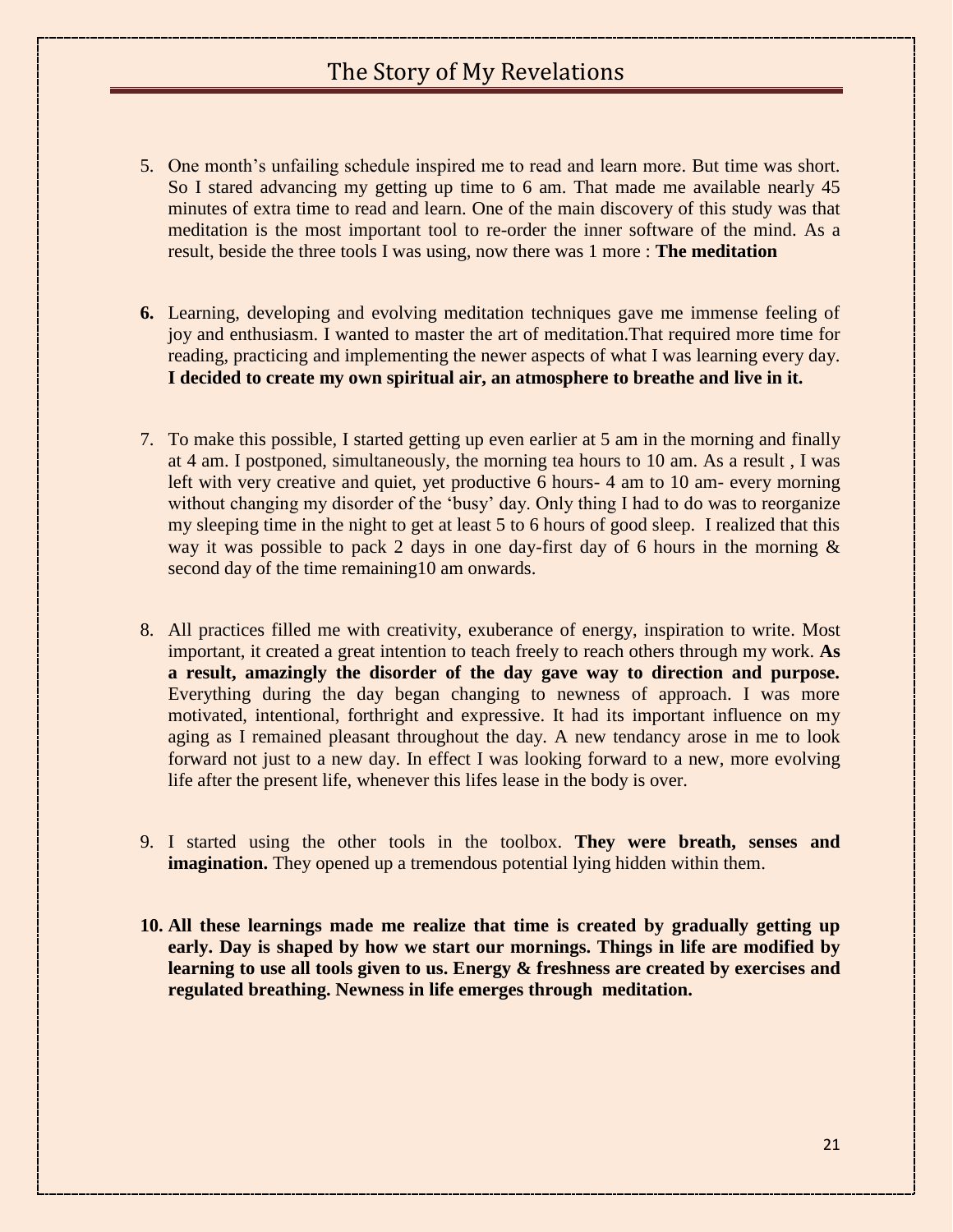

# **CHAPTER – 7 INTIMATION OF THE UNKNOWN**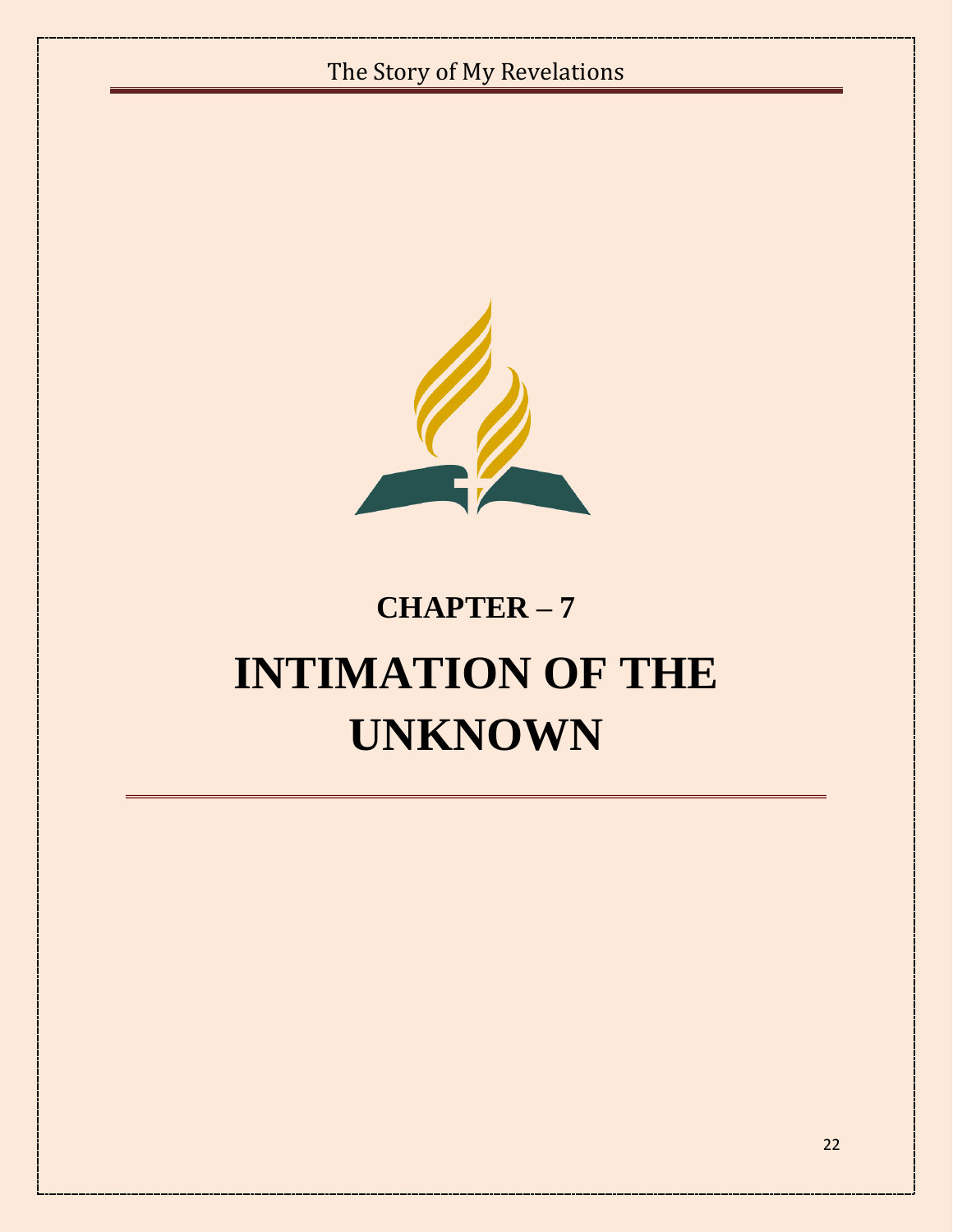- 1.**A**few years back I was lying in deep quietness in my bed, fully awake. I had nothing in my mind. Suddenly I was struck with a new realization : **my breath was moving on its own.** I was not breathing myself. I went on observing this for quite some time. Observing this gentle and suttle touch of breath with my body gave rise to a deep sense of awareness of the body.
- 2. I became aware of my whole body and all its organs from tip of toe to top of my head. To my amazement; I realized that all of them functioned in perfect co-ordination, within the body, all on their own. Though this was happening for years, I became intensely aware of this **auto-pilot phenomenon for the first time.**
- 3. Awareness became more subtle. I could feel my complete metabolism as a live, dynamic ; yet quiet stream of a river which flowed and enlivened every cell of my body.
- 4. I realized that everything in the body was moving perfectly and harmoniously **without "me"** doing anything at all**!** It was a sheer miracle in operation**!**
- **5. Suddenly it dawned upon me that I was connected to a power by far more intelligent and by far more powerful than me**. This power ran my body, the mind and whole of my existence. Only "that" power existed. Then only **power** existed **"I" was absent!**
- 6. I realized that sheer effortlessness pervaded the whole experience "I" was alive. I was a silent witness to unfolding of an amazing series of revelations that went on opening up on their own.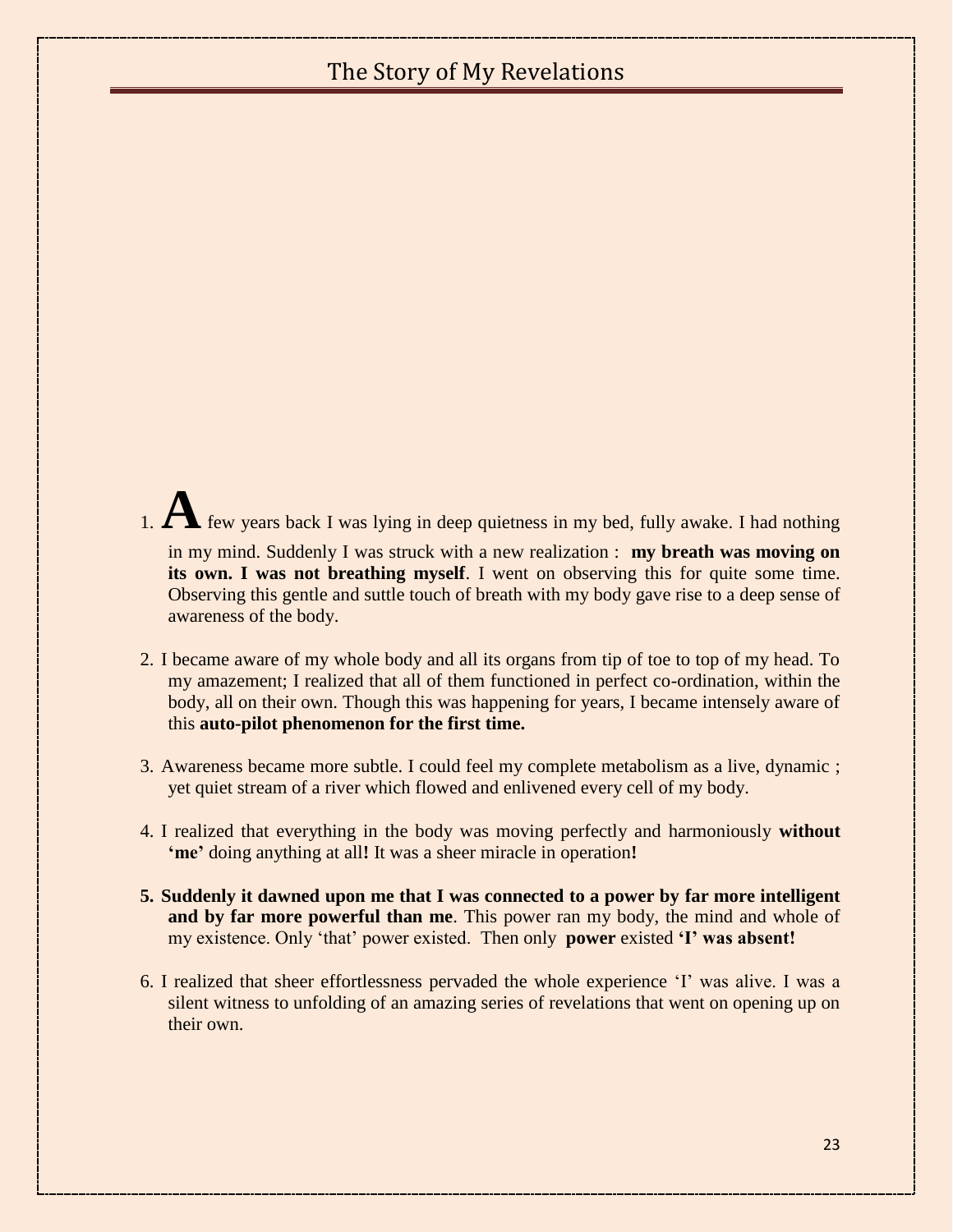- 7. Those revelations made it clear that what was being witnessed was a miraculous spontaneity of life. Remaining connected to that mysterious 'entity', which was quietly in "operation" ,was a benediction in a true sense.
- 8. It may have been 30 to 40 minutes that the experience lasted. At the end, I felt, I had a clear intimation of my connection to a great power beyond me, that was so far unknown to me!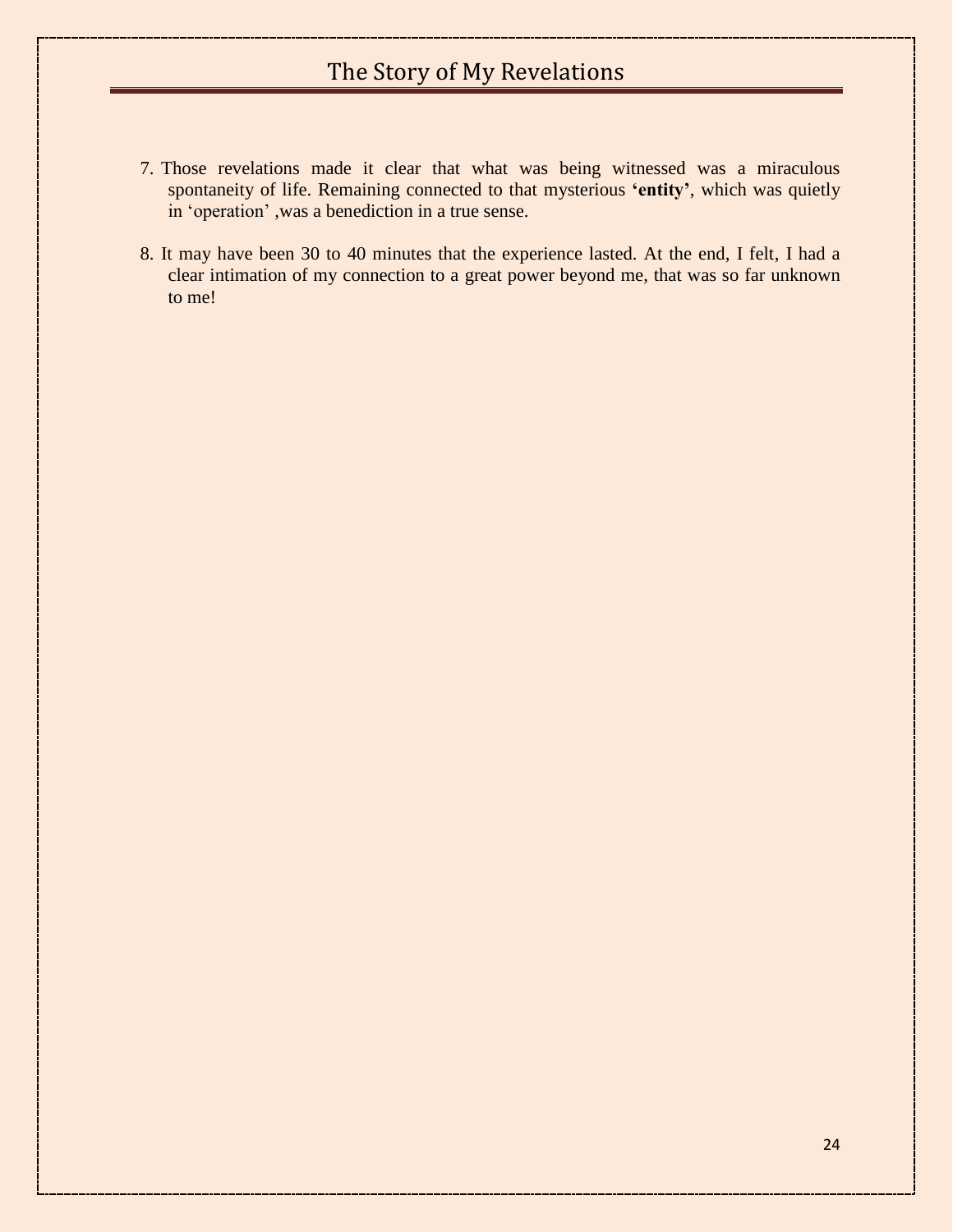

# **CHAPTER – 8 THE FIRST GILMPSE**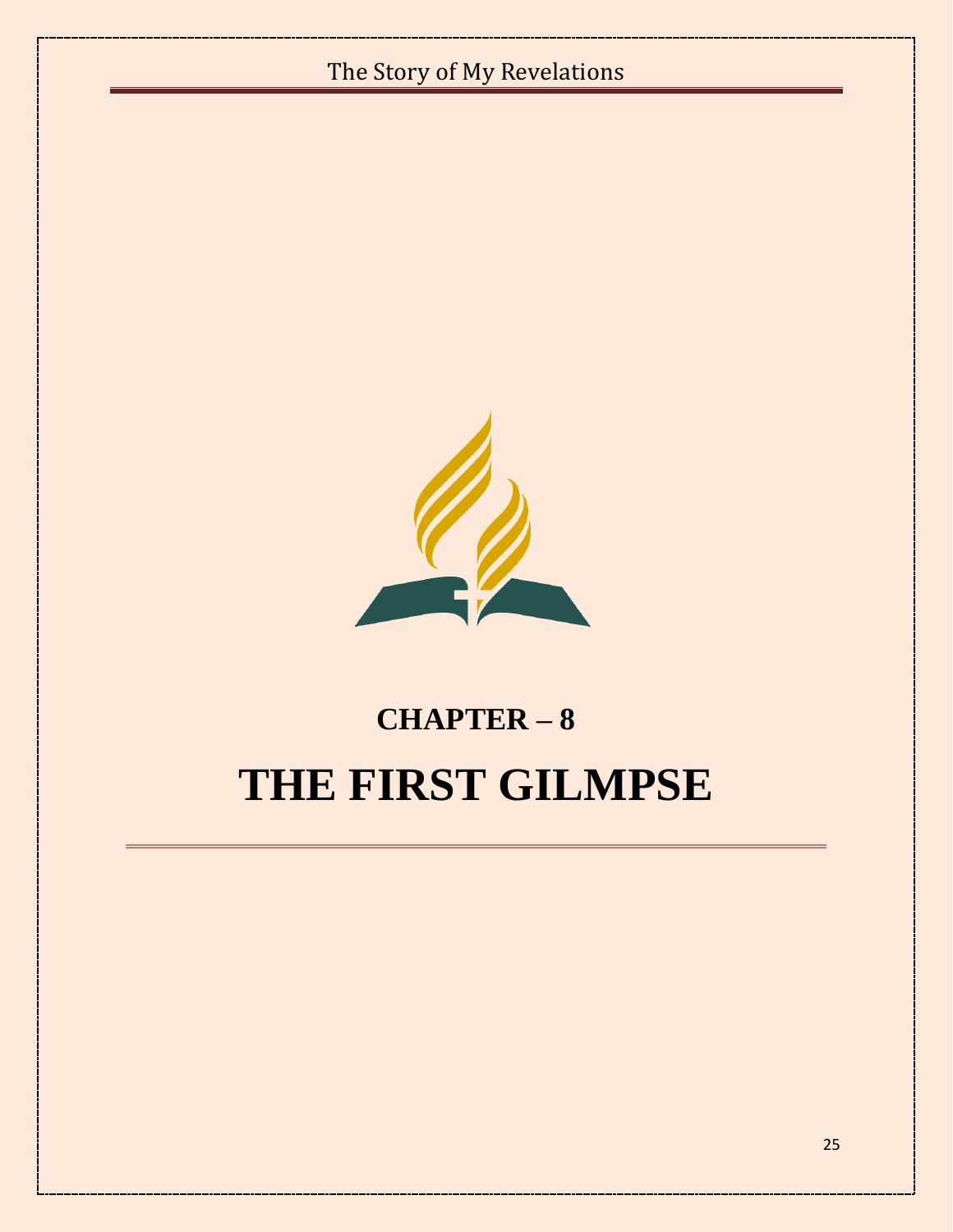1. **P**eriods of my meditations went on becoming longer, deeper and more profound. This was because faith in being connected to the higher power went on changing from a mere belief to a conviction.

- 2. Then one day at about 4:30 am, early morning, I was lying awake, aware and alert in my bed.Suddenly a mysterious current of energy went on spreading all over, in every cell of my body. The force was so intense and so much all pervading that it made me motionless, incapable of doing anything except witnessing its presence.
- 3. The **"force"** went on manifesting its presence in every cell of my body in every organ. It made be incable of thinking. An energized void spread within me. I was in this state of energized vaccum for about an hour.
- 4. When I got up from my bed, I felt exceedingly fresh and light. I felt as if I was not able to **"touch"** the floor. There was a sensation of **"floating"**.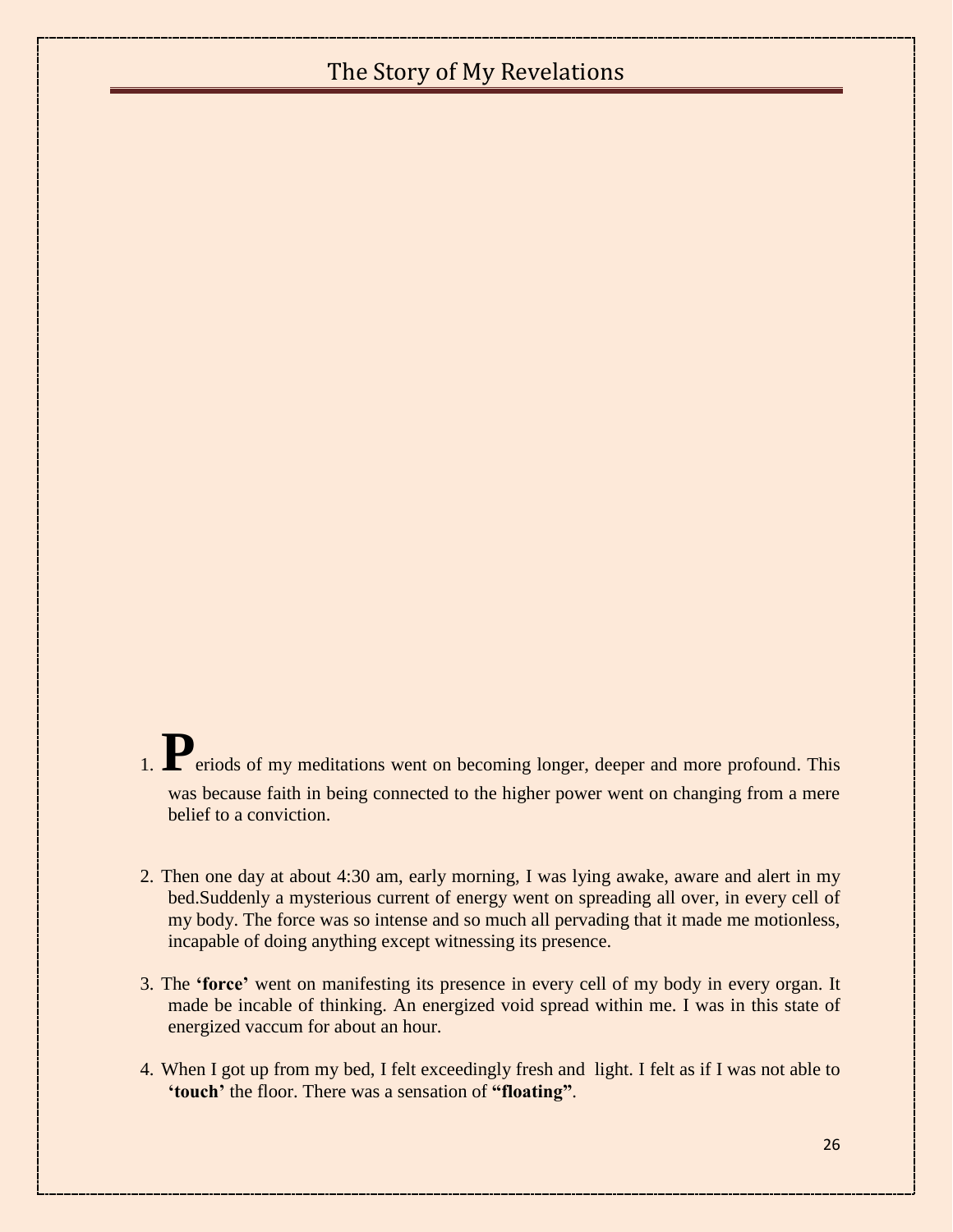5. I was alone. My wife was yet sleeping, I looked out of my window. Everything looked beautiful. The whole of cosmos around me felt friendly. I sat and looked into myself. I felt as if, there was no burden inside me. I felt very light .

Amazingly, it was only yesterday, I had felt that life was filled with several problems that needed to be solved. But now, just after 24 hours, there was a feeling that everything in life was perfect. Life was problemless. There was nothing to be solved, nothing to achieve. There was a complete sense of fulfillment. I smiled to myself !. A sense of inner joy went on pervading my consciousness. I felt I needed to be silent.

- 6. My belief in being connected to **the "force"** beyond me now turned into a fact of life. I realized that the experience was not a hallucination. Life had touched a new dimension which was, so far unknown to me. This effect lasted for nearly a week, but its **'hangover'** never left me.
- 7. After this, life went on becoming a sort of **"happening"**. Strange people met and became friendly. Events happened and effects were in harmony with what was intended. Fear of death nearly disappeared. Fear in life gave way to anticipation of good things that will come. Even routines of life became pleasant.
- 8. I realized that this incident apparently looked like an accident. However, the fact was that my consciousness was always aspiring to get such an experience for long. I felt this as a process of ascent in consciousness.

I felt an ascending impulse to study more and enquire more so that I can teach and help others on how to work on this force. At this moment I got a lot of inspiration from a book called **" Inner Look"** by **Silo**, thinker, philosopher and founder of the Humanist Movement in the world. Then on , the life opened its doors to new teachers, new books and new knowledge. Dynamics of life changed from dullness of routine to vibrance of newness.

9. My search for knowing turned into understanding more of what different faiths of the world had to say about this **force of life**. In my understanding it was described by various names like Divine Nature, celestial being, qi, chi, prana , holy spirit etc.

However I did not feel about this force as something distant, as if it needed prayers to invoke. **"I felt"** oneness with it, it **"touched"** me like someone I could talk to, smile and merge with.

Then on, I started being in daily touch with it as a well planned, conscious, enjoyable periods of communicating. In the beginning, these periods were like meditation. However with time, they got converted into **'meetings'**.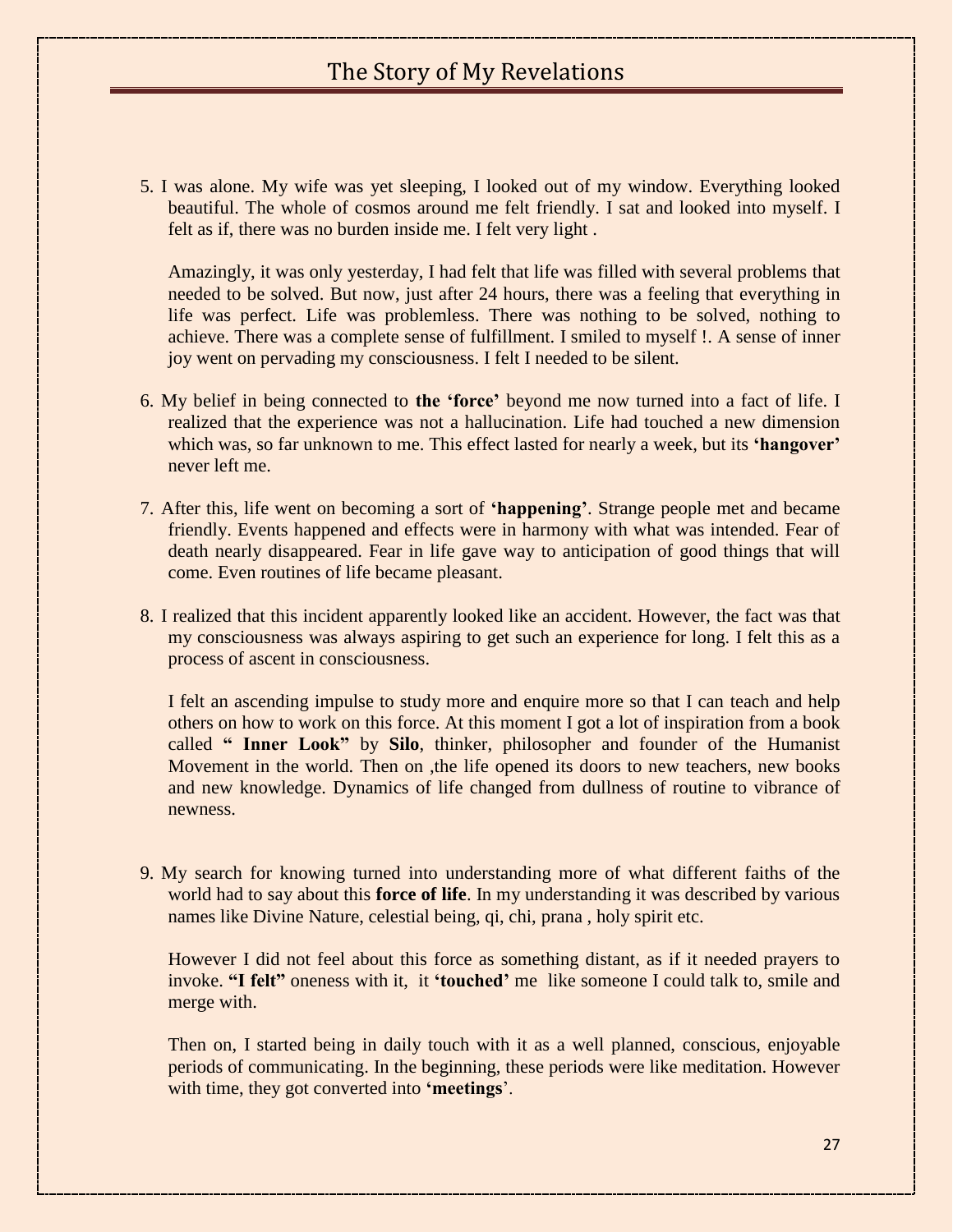Those meetings energized every cell of my body from tip of my toe to the apex of my head and even **"above**".

10. That earnest desire opened up ways to meet learned and enlightened teachers. I met Maharishi Mahesh Yogi who taught me Transcendental Meditation. I become a teacher of **TM.** I met Rajnish in his early days who opened up various dimensions of life.

While in search for a greater meaning, I was influenced by a current of thought called **Humanism** by **Silo**, the founder of Humanist movement world wide. I have remained with his teachings and activities now for over 34 years. Inspired by those learnings, I met Andrew Cohlen, from USA with whom I learnt an altogether different depth of meditation and teachings of evolutionary life. During this process, I came across Aurobindo of Pondicherry and Ken Wilber, the author and Philosopher of the new generation. Then I came in touch with Viktor Frankl, called the prophet of meaning of life.

- 11. All these teachings added new comprehension which made me interpret my experiences in an altogether new dimension. The teachings were immensely valuable but were complex both in their contents and their language of expression.
- 12. With that I started drawing lessons of how to convert complex learning of these profound teachers into what is simple, devoid of jargon, easily understandable, easily practisable. I realized that I had to only decide, rest happened. **"I"** was absent. **"He"** was doing, facilitating,

This whple way of thinking got a shape and birth of a new school I called **"School Of Internal Literacy"** briefly called SOIL. SOIL is a virtual school.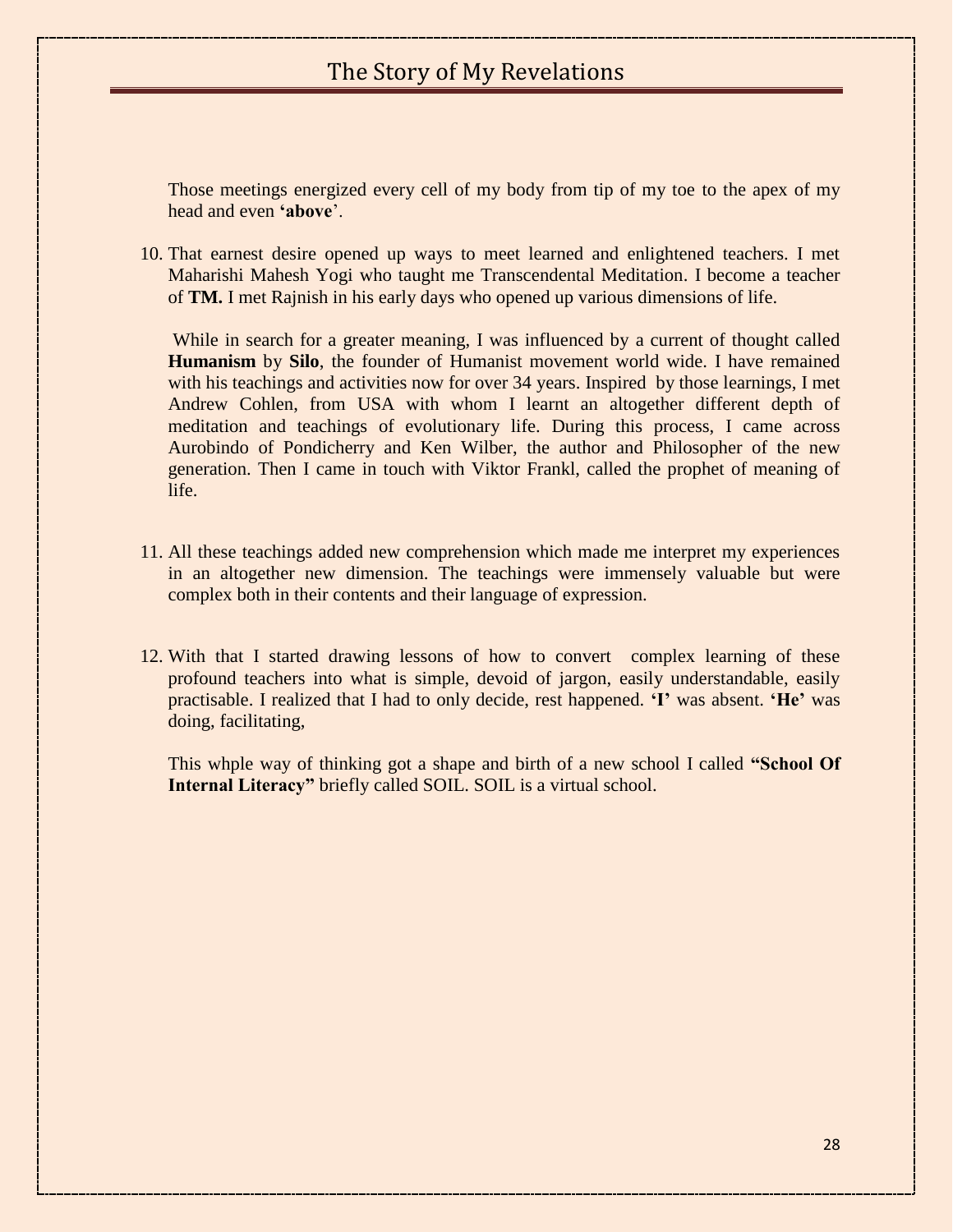

29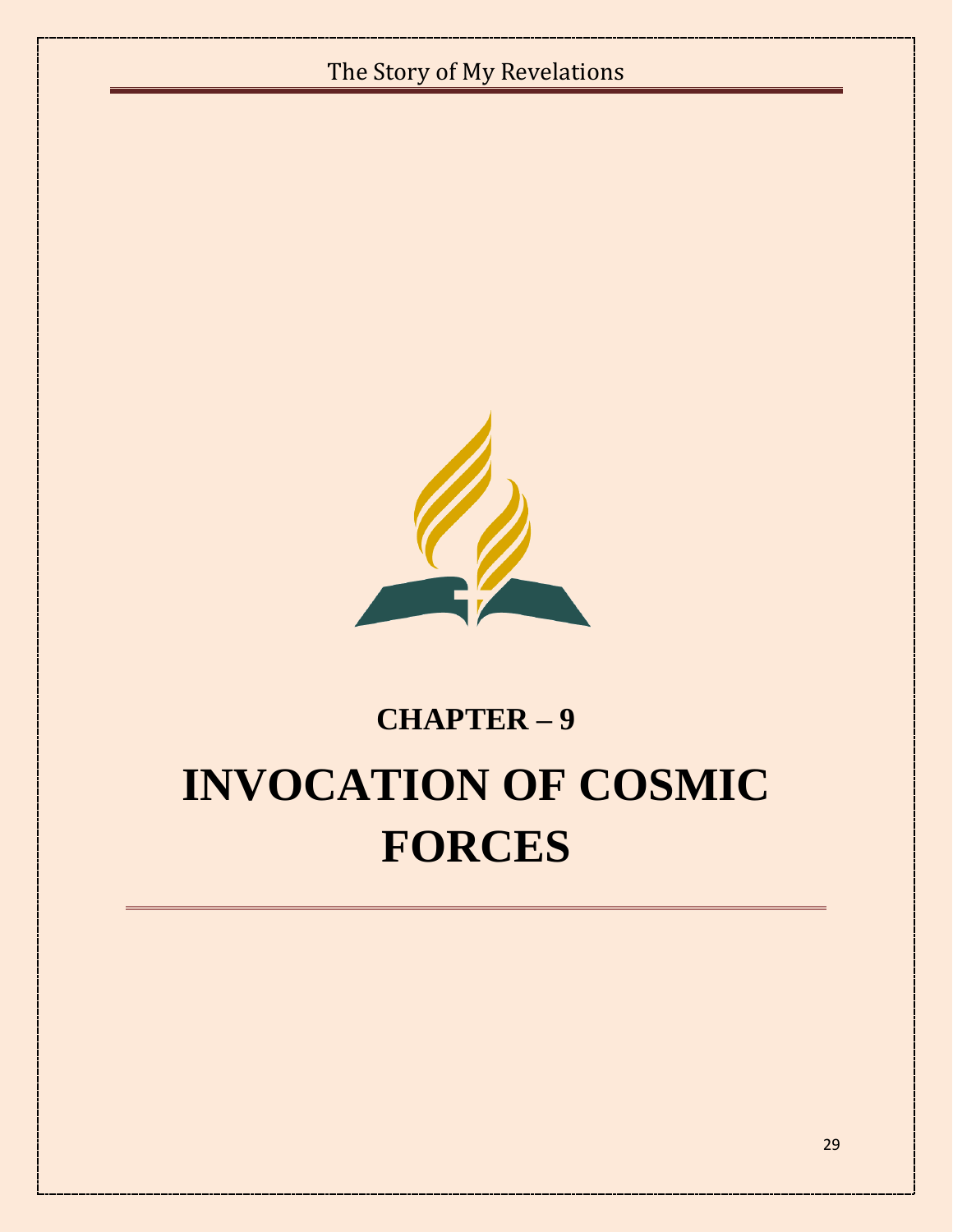- 1. **I**nitially I learned from yoga teachers and other masters about the ways to activate the energy centres in the spine, called the chakras. What I learnt was very useful as it taught me to elevate the energy from the base called kundalini upto the top of the head in small steps without jerks. It was a work of great attention and personal effort. To an extent, it was in tune with the work on **Energy Discipline** I learned from the Humanist Movement, with Silo"s syllabus. I became a **Master in Energy Discipline.**
- 2. I also learnt several other methods of increasing, balancing and harmonizing by directing free flow of breath. Work of various other breathing systems complimented this methods. They added new dimension to the work on energy in transmitting it to others freely and systematically.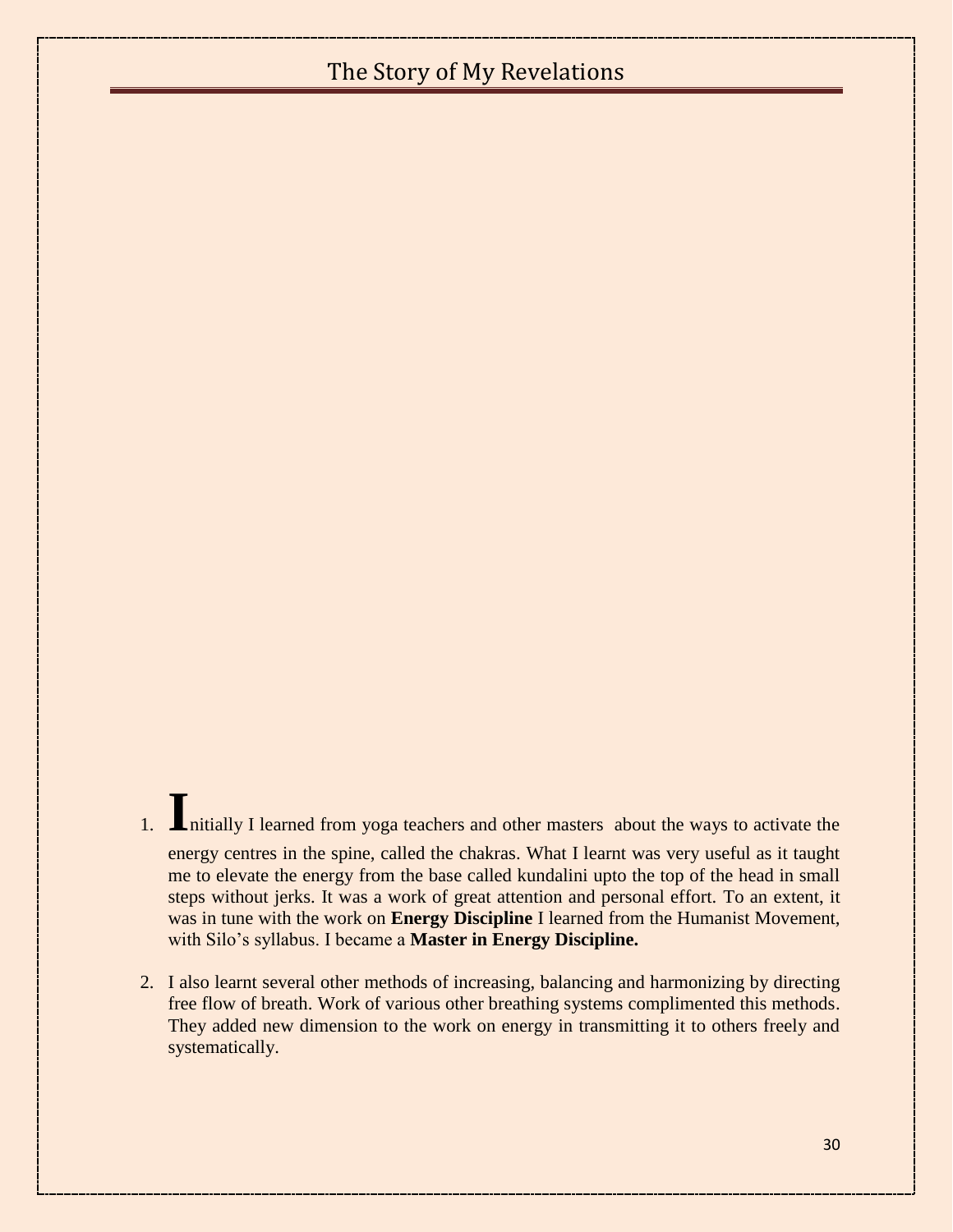3. However, I learnt later that creation of energy through **techniques** was like connecting ourselves to a domestic generator.It served the purpose of sufficing our needs of personal health and to live a good domestic life.

However, gaining energy through techniques is quite different from connecting ourselves to sources of energy beyond our body, by far larger than the internal energy we can produce from the body.

- 4. I then learnt that there were spiritual teachers and enlightened masters who based their whole life and teachings on invocation of infinite forces from the Cosmos into human being.
- 5. Long before the science recognized that emanation from cosmos penetrated every creation, these masters knew of benevolent forces that surround us all over us and penetrate only when we sincerely invoke them. Essentially we need to remain open to their entry into our body and consciousness.
- 6. Some of these masters called these forces of benevolence as "The Divine Mother". It is an allegory for care and love of mother for children. In effect, it is this force and consciousness of the Divine Mother that pervades, penetrates and sustains all existence.
- 7. Raising energy from the base of the body is called "ascent". In ascent the movement is upward. However when energy flows down from higher sources above us, it is called "descent"

Ascent happens through the work of drawing , raising and concentrating on energy. It is a work of consciousness.

Descent happens through faith, openness and being sensitive to entry of energy from sources above us , higher than our local energy sources.

- 8. Experience of "descent" into one"s consciousness is the result of raising of the consciousness to the higher planes. When consciousness ascends, descent is felt as entrance of a higher force of energy, peace and joy as new contents coming from above. When you feel one with them, it is an experience of merging with the contents. Aurobindo calls it a process of **"Integral Yoga**".
- 9. The concept of universal energy looked very fascinating to me. The idea that cosmic forces surround us like an atmosphere that we breathe in felt very convincing to me. Revelation that we can invoke these energies and forces at will by simply concentrating, visualizing and feeling their descent, as truly entering within us during meditation, looked like a work of authenticity to me.I felt, I was ignorant of this great miracle. It was an amazing truth I was unaware of.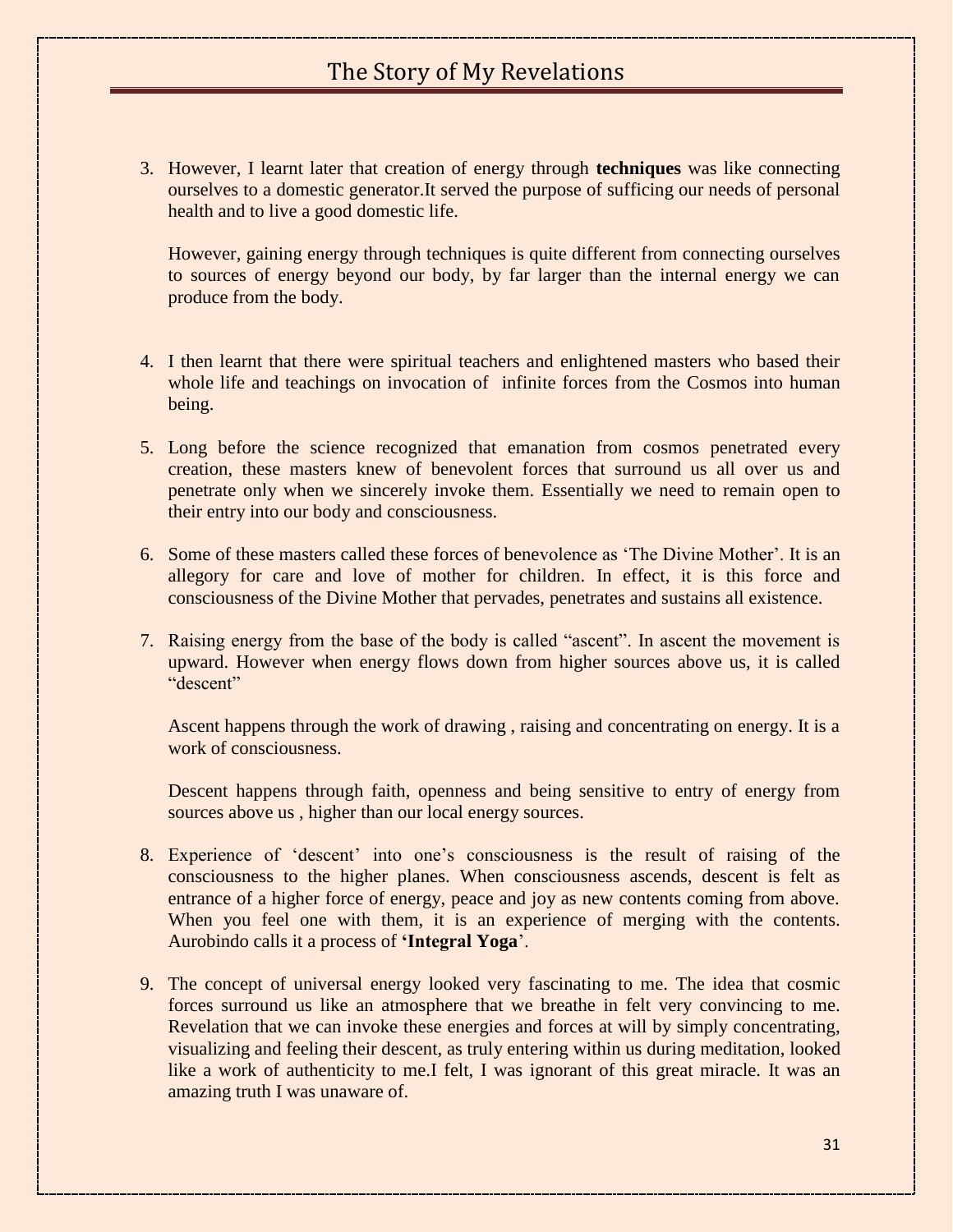10. When I tried visualizing the existence of benevolent **Mother"s** all pervading consciousness within me, I could feel the real sensations of **"descent"** through my head down to my toe. I could feel as if a deep calm and silence was penetrating my body when I was exhaling very slowly . Upon inhaling from the soles of my feet, I felt ascent of consciousness slowly rising up until it reached top of my brain and went beyond it to merge with the cosmic forces. It then descended slowly as described before.

At different times, depending on my internal unity I felt the descent as penetration of joy, light, force and knowledge as a felt experience.

11. I record this here as an authentic description of work for the benefit of any one, who is earnest in his search. Feel assured that you will experience all this as you "will" when you practice truthfully with regularity.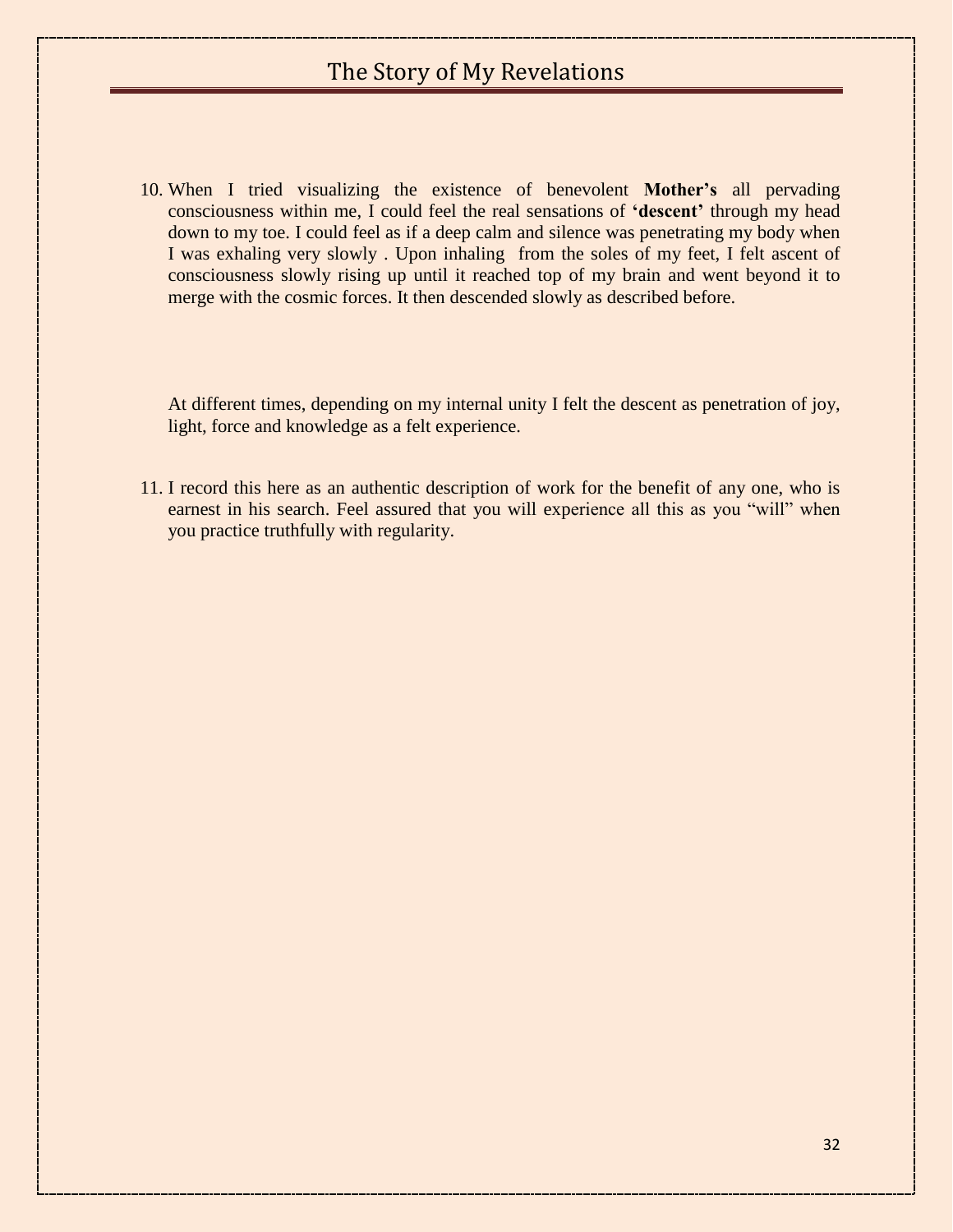

# **CHAPTER – 10 THE REVELATION - 2**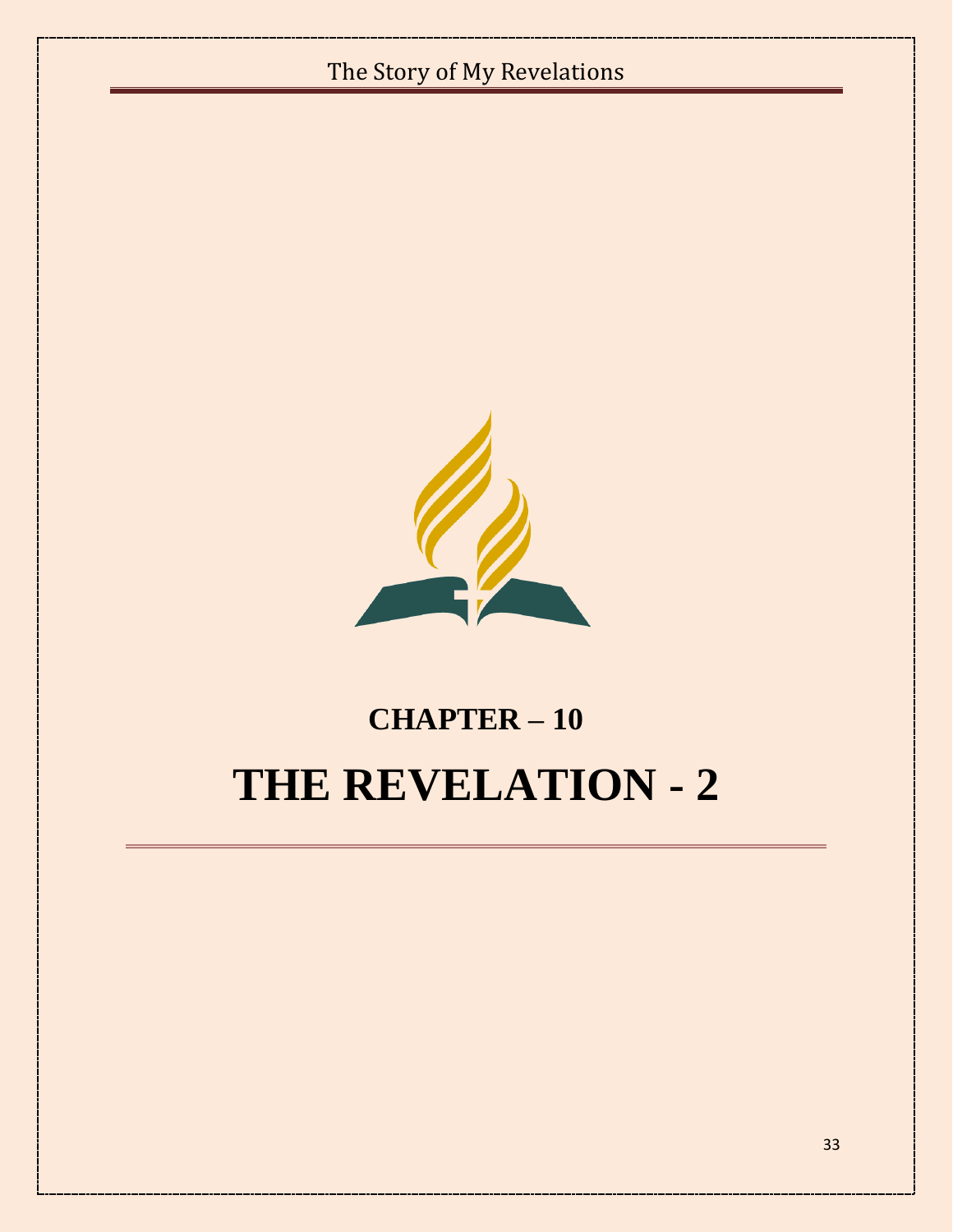1. **P**rior to this experience, my life was easily identifiable with any rationalist who believed that 'seeing is believing', 'nothing is true until it is proved', 'no sweat, no gain' .... etc.

- 2. I was born to a religion but I was not religious in the conventional sense. I believed everyone has right to his belief and his opinion. I considered that in fairness to all faiths, it is practical and reasonable to be "secular". The term generally meant that you respect all religious while you may not belong to anyone of them.
- 3. However after the mysterious experience I had, I began to doubt what I so far believed in. Meanwhile more and more such experiences and observations went on transforming my consciousness even while I was "busy" doing normal work. There was a strong attraction, a sort of an inward pull, as this mysterious force 'called' me to come back to 'it' again and again.